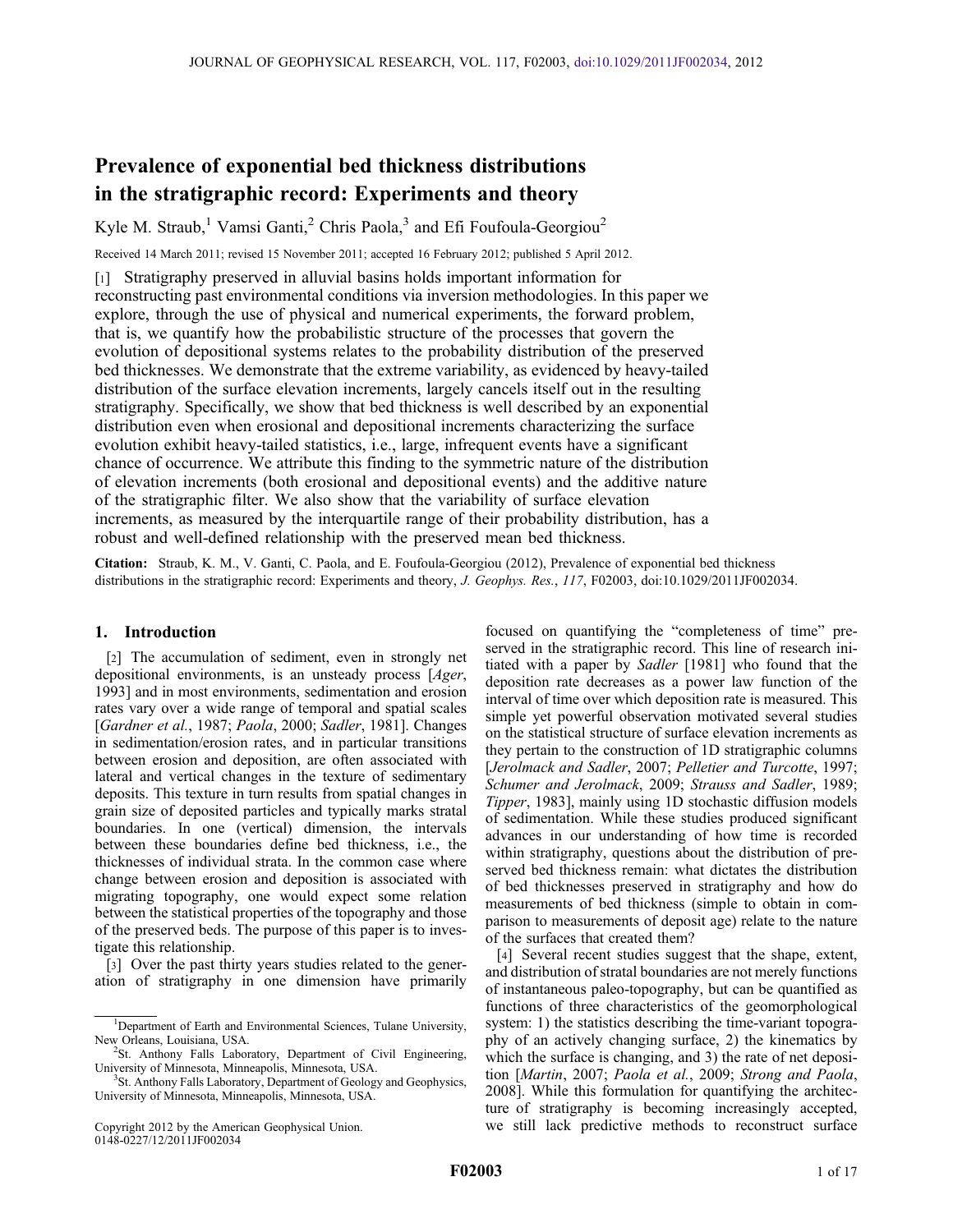

Figure 1. Schematic diagram illustrating the construction of a stratigraphic column from elevation increments. Preserved stratigraphic beds occur in environments where the long-term mean of the elevation increments,  $\delta h_i(t)$ , is positive. Beds in this study are defined as depositional bodies bounded above and below by preserved erosional surfaces.

topography from preserved stratigraphy, with only a few notable exceptions [Endo, 2010; Jerolmack and Mohrig, 2005; Leclair and Bridge, 2001]. The construction of such inverse predictive methods has the potential to unlock paleosurface history stored in the stratigraphic record.

[5] The seminal work by *Kolmogorov* [1951] on the relationship between preserved bed thicknesses and the distributions of the erosional and depositional events that form them remains one of the most complete quantitative theories in stratigraphy. In this work, Kolmogorov presented an analytical derivation of the distribution of bed thicknesses and showed that it is a truncated distribution whose shape relates to the distribution of depositional and erosional events in a given setting. In the Kolmogorov model, the construction of stratigraphy is attributed to the summation of depositional and erosional events. A stratigraphic section can be subdivided into a series of beds, where a bed is described as a package of sediment bounded above and below by surfaces of erosion (Figure 1). This stochastic sequence of depositional ( $\delta h_e > 0$ ) and erosional events ( $\delta h_e < 0$ ) produces a set of beds with varying degrees of stratigraphic completeness. The frequency distribution of the depositional and erosional events,  $f(\delta h_e)$ , which was assumed to be Gaussian in shape by Kolmogorov [1951], spans over a range of positive and negative values with occasional extreme events on either side. As erosion removes material from the stratigraphic record, the distribution of the preserved sequence of beds,  $D_{st}$ , is truncated at zero leaving only positive values (Figure 2). Kolmogorov showed that the probability density of preserved bed thickness,  $f(D_{st})$ , can be related to the distribution of depositional and erosional events,  $f(\delta h_e)$ , by  $f(D_{st}) = f(\delta h_e)/K_c$ , where  $K_c$  is termed the Kolmogorov coefficient that takes a value between 0 and 1. The dimensionless Kolmogorov coefficient represents the long-term

fraction of depositional events preserved in a given alluvial basin. Following this work, Dacey [1979] proposed a derivation relating the thickness of beds to incremental elevation changes. In this work, Dacey provided a derivation for an exponential distribution of bed thicknesses from exponentially distributed depositional and erosional increments.

[6] As elegant as *Kolmogorov*'s [1951] theory is, it is based on the statistics of erosional and depositional events, not on the statistics of topography itself. Hence Paola and Borgman [1991] proposed a method that directly linked preserved bed thickness to topography. Their method yielded an analytical relation between the variance of topography and the probability density function (PDF) of bed thickness, but only in the case when net rate of deposition was zero, and only for exponential-type topographic PDFs. Our specific goal in this paper is to extend this line of work to the full range of topographic PDFs and rates of net deposition, as a step toward advancing our quantitative ability of inverting bed thickness statistics for information about paleotopography.

[7] While only a few studies examine quantitatively the link between surface elevation increments and bed thickness statistics, several field studies have examined the statistical distribution of preserved bed thickness. For example, Rothman et al. [1994] presented measurements of turbidite bed thicknesses and reported that these are well described by a power law distribution, while data presented by Talling [2001] and Sylvester [2007] were best fit by lognormal distributions. Critical to the discussion of bed thickness distributions is the definition of a bed itself. Spatial changes in the texture of sedimentary sections can result from a range of processes. For example, in environments with frequent alternation between erosion and deposition, textural horizons bounding deposits are often associated with unconformities (i.e., erosional boundaries) and the boundaries result from alternation of erosion and deposition. We term



Figure 2. Kolmogorov's model of truncated bed thickness distributions. In Kolmogorov's model the frequency distribution,  $f(\delta h_e)$ , of both depositional and erosional events spans a negative (erosion) to positive (deposition) range. Because erosion removes material from the stratigraphic record, the resulting distribution of bed thicknesses spans only positive values and is thus a left-side truncated frequency distribution,  $f(D_{st})$  of bed thicknesses, and has a form that is related through the Kolmogorov coefficient to the positive-value side of  $f(\delta h_e)$ .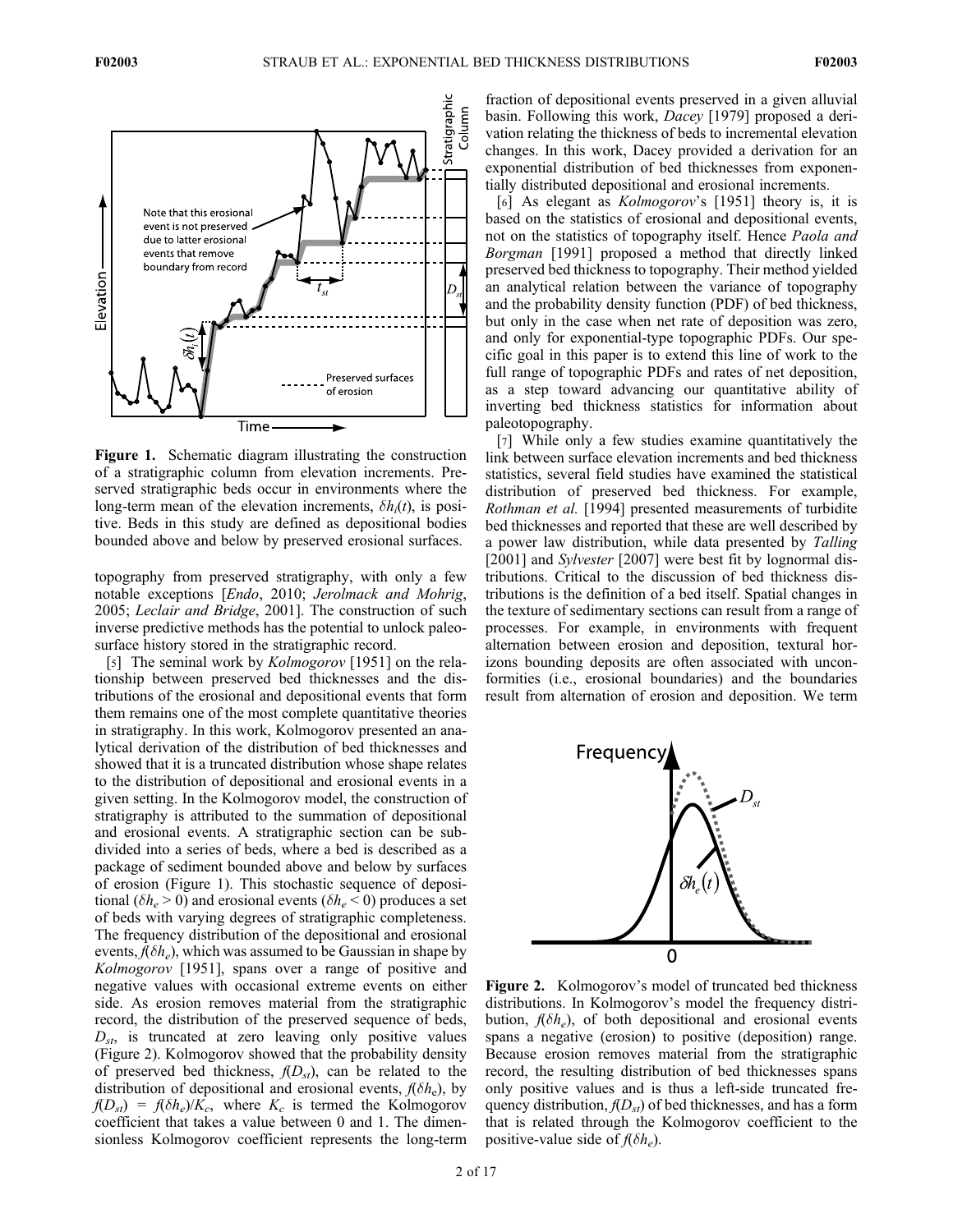these beds "unconformity-bounded beds." In comparison, textural horizons bounding deposits of purely depositional flows are also possible; for example, in purely depositional turbidity currents, beds are primarily associated with the stacking of coarse sediment from deposition by the body of one flow on top of fine grain sediment deposited by the tail of a preceding turbidity current [e.g., Bailey and Smith, 2010; Carlson and Grotzinger, 2001; Pirmez et al., 1997; Rothman et al., 1994; Sinclair and Cowie, 2003]. The differences between the two bed definitions above have implications for how one inverts bed thickness distributions for paleo-surface dynamics. The latter case, for convenience termed a "paraconformity-bounded bed," bed thicknesses can easily be mapped to the elevation increments that formed them as the full time sequence of elevations is preserved in the depositional record. The PDF of bed thickness in the paraconformity-bounded case cannot differ from the PDF of elevation fluctuations, so for instance a power law distribution of purely depositional turbidite bed thicknesses implies a power law distribution of the size/duration of individual turbidity current events. Other settings prone to the production of paraconformity-bounded beds include regions with rapid lithification and high resistance to erosion, such as peritidal carbonate settings [Drummond and Dugan, 1999]. The relationship between unconformity bounded beds and the elevation fluctuations that formed them is more difficult to assess due to the removal of sediment during incision. Several studies that define beds as deposits bounded by erosional surfaces report exponential distributions for bed thicknesses in a range of environmental settings and for a range of spatial scales *[Beeden, 1983;* Drummond and Wilkinson, 1996; Mizutani and Hattori, 1972; Muto, 1995]. In the remainder of this paper we will explore only the unconformity-bounded beds and their relationship to surface elevation increments.

[8] While bed thickness measurements from stratigraphic records are ample and can be used to characterize their probability distribution, measurements of the elevation increments or surface morphodynamics that created those bed thicknesses are rare at best. This is in part due to the difficulty of obtaining time series of elevations long enough to characterize large-magnitude, low-frequency events (e.g., avulsions). As such, we lack enough data from natural systems to determine even the general family (e.g., exponential, power law, etc.) of distributions that best describe elevation increments in alluvial basins and other environments. It is noted that the Kolmogorov [1951] model uses a Gaussian distribution while the work of *Dacey* [1979] uses an exponential distribution for elevation increments to derive the distribution of the preserved bed thickness. However, several recent sediment transport studies have reported heavytailed distributions for sediment transport and elevation fluctuations both in river morphodynamics and in hillslope and coupled river-hillslope systems [Foufoula-Georgiou et al., 2010; Ganti et al., 2010; Stark et al., 2009]. In this paper we use data from a physical experiment on a fluvial system in an experimental basin experiencing relative subsidence to characterize the statistics associated with the fluvial dynamics occurring over a range of time-scales and relate these surface statistics to the resulting bed thickness distributions. During this experiment, elevation was monitored at a temporal frequency comparable to the time-scale

of the system's "meso-scale dynamics" [Paola, 2000; Sheets et al., 2002] and over a duration long enough to generate reliable statistics on the magnitude of elevation increments. In a recent paper, *Ganti et al.* [2011] used data from this experiment to quantify, for the first time, heavy-tailed statistics in the surface dynamics of aggrading deltas. That study raised the question as to why so many observations from field scale stratigraphy show exponential PDFs for bed thickness despite the possible heavy-tailed statistics of surface topography. In this paper we further probe into this question and demonstrate via analysis of the experimental data and extensive numerical simulations the reasons and conditions under which extreme fluctuations in bed elevation series (e.g., abrupt and large erosional and depositional events) do not get recorded in the stratigraphic record. We also provide a relationship between the preserved mean bed thickness and the variability of the bed elevation increments and show that this relationship remains robust under different probabilistic structures of the alluvial surface dynamics. We propose the interquartile range (defined as the difference between the 75th and 25th quartile of the bed elevation fluctuations) as the proper measure of variability since the heavy-tailed power law distribution of elevation increments suggests theoretical distributions for which the standard variance (second moment around the mean) might not always be properly defined.

# 2. Experimental Methods

# 2.1. Description of the Experiment

[9] The experiment discussed here (DB-03) was performed and originally documented by Sheets et al. [2007]. The main focus of the work of Sheets et al. [2007] was documenting the creation and preservation of channel-form sand bodies in alluvial systems. Since this initial publication, data from the DB-03 experiment have been used in studies on compensational stacking of sedimentary deposits [Straub et al., 2009] and clustering of sand bodies in fluvial stratigraphy [Hajek et al., 2010]. In this section we provide a short description of the experimental setup. For a more detailed description see Sheets et al. [2007].

[10] The motivation for the DB-03 experiment was to obtain detailed records of fluvial processes, topographic evolution and stratigraphy, with sufficient spatial and temporal resolution to observe and quantify the formation of channel sand bodies. The experiment was performed in the Delta Basin at St. Anthony Falls Laboratory at the University of Minnesota. This basin is 5 m by 5 m and 0.61 m deep (Figure 3). Accommodation is created in the Delta Basin by slowly increasing base level by way of a siphon-based ocean controller. This system allows for the control of base level with mm-scale precision [*Sheets et al.*, 2007].

[11] The experiment included an initial buildout phase in which sediment and water were mixed in a funnel and fed into one corner of the basin while base-level remained constant. The delta was allowed to prograde into the basin and produced an approximately radially symmetrical fluvial system. After the system prograded 2.5 m from source to shoreline a base-level rise was initiated. Subsidence in the Delta Basin was simulated via a gradual rise in base level, at a rate equal to the total sediment discharge divided by the desired fluvial system area. This sediment feed rate allowed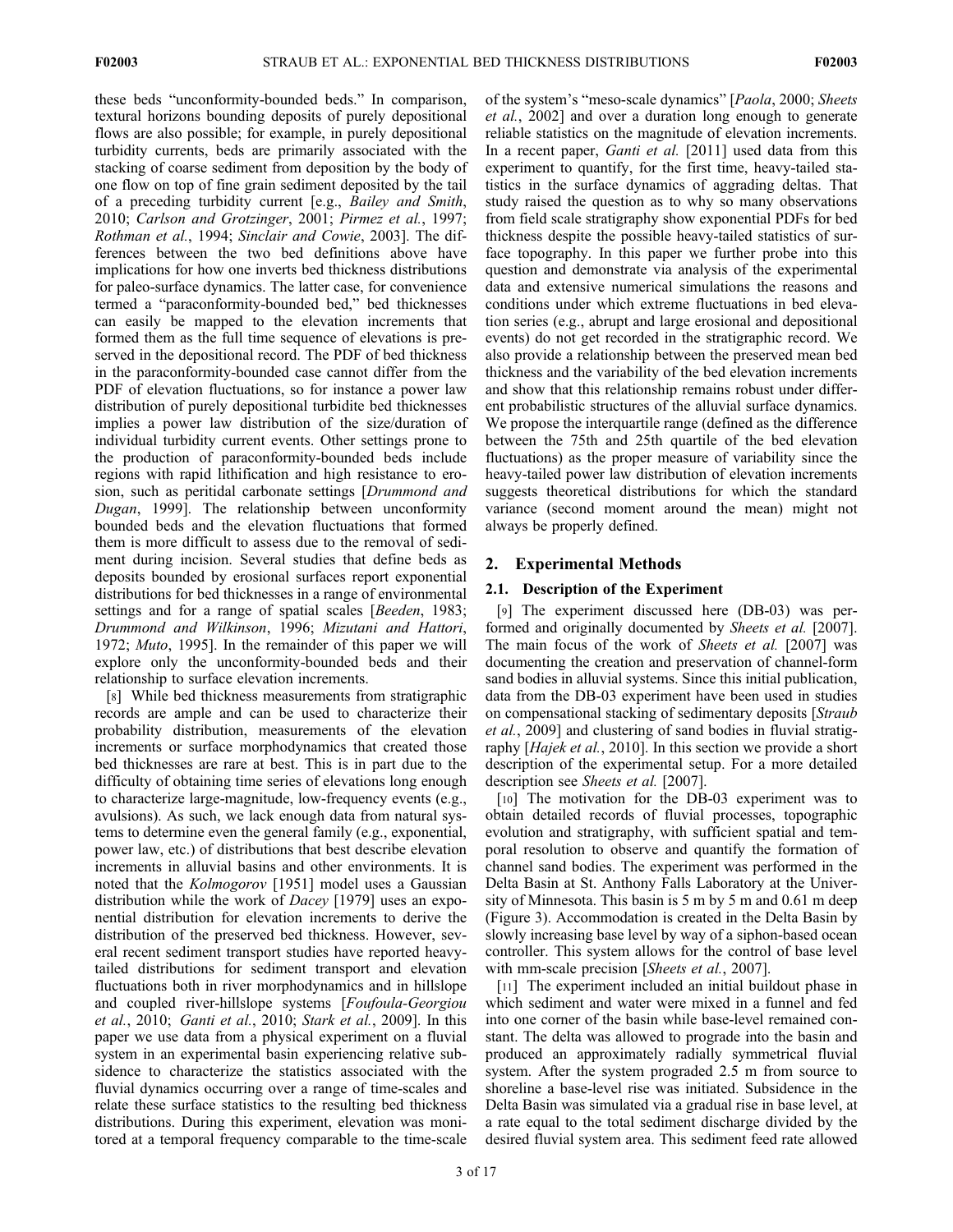



Figure 3. Schematic diagram and photograph of the Delta Basin facility and DB-03 experiment. (a) Position of the topographic transects is indicated by a solid black line on the fluvial surface. Note that the base-level control drain is in the opposite corner of the basin from the infeed point. (b) Photograph taken approximately 15.0 h in the DB-03 experiment. System is approximately 2.5 m in length from source (back center) to shoreline. Topographic measurements were taken along laser sheet line located 1.75 m from sediment source.

the shoreline to be maintained at an approximately constant location through the course of the experiment. A photograph of the experimental set-up is shown in Figure 3. Sheets et al. [2007] used a sediment mixture of 70% 120  $\mu$ m silica sand and 30% bimodal (190  $\mu$ m and 460  $\mu$ m) anthracite coal.

[12] Topographic measurements were taken following a well established protocol prototyped at the Experimental Earthscape Basin (XES) using a sub-aerial laser topography scanning system [*Sheets et al.*, 2002]. Unlike the XES system, however, where the topography of the entire fluvial surface is mapped periodically, topography was monitored at 2 min intervals along a flow-perpendicular transect located 1.75 m from the infeed point. A time series of deposition along this transect is shown in Figure 4. This system provided measurements with a data-sampling interval of 0.8 mm in the horizontal and with a measurement precision of 0.9 mm in the vertical. The experiment lasted 30 h and produced an average of 0.2 m of stratigraphy. Upon completion of the experiment, the deposit was sectioned and imaged at the topographic strike transect. This allows direct comparison of the preserved stratigraphy to the elevation increments that generated the stratigraphy.

[13] No attempt was made to formally scale the results from this experiment to field scale, nor were the experimental parameters set to produce an analog to any particular field case. Rather, the goal of the experiment was to create a self-organized, distributary depositional system in which many of the processes characteristic of larger depositional channel systems could be monitored in detail over spatial and temporal scales which are impossible to obtain in the field. The rationale for such experiments is discussed in detail by Paola et al. [2009]. As discussed earlier, the focus of the present study is on identifying the general class of distributions (i.e., heavy versus thin tail) that characterize the kinematics of topography in the DB-03 experiment and explore their relationship to the architecture of the preserved stratigraphy.

## 2.2. Definitions and Data Analysis

[14] At any spatial location on the topographic line where elevation was monitored (see Figure 5) we define elevation increments in time as:

$$
\delta h_i(t) = h(t + \Delta t) - h(t) \tag{1}
$$

Where  $h(t)$  is the elevation at time t at a given location and  $\Delta t$  is the temporal resolution of the experimental data. We recognize positive values of elevation increments as magnitudes of deposition and negative values as magnitudes of erosion:

$$
D_i = \delta h_i(t) > 0
$$
 (2a)

$$
E_i = \delta h_i(t) < 0 \tag{2b}
$$

It is worth noting that the general form of  $(2a)$  and  $(2b)$  does not distinguish between deposition and erosion related to sediment dynamics versus tectonic environment. Let us now define the durations of continuous deposition,  $t_d$ , as uninterrupted periods for which  $\delta h_i(t) > 0$ , and the durations of erosional events,  $t_e$ , as uninterrupted periods for which  $\delta h_i(t)$  < 0. Further, let us define the magnitude of the depositional  $(D_e)$  and erosional events  $(E_e)$ , collectively denoted by  $\delta h_e(t)$ , as the sum of all the elevation increments over a duration where the sign of  $\delta h_i(t)$  remains unchanged, that is, the depositional events  $D_e$  and erosional events  $E_e$  are defined as:

$$
D_e = \sum_{i=1}^{t_d} D_i \tag{3a}
$$

$$
E_e = \sum_{i=1}^{t_e} E_i \tag{3b}
$$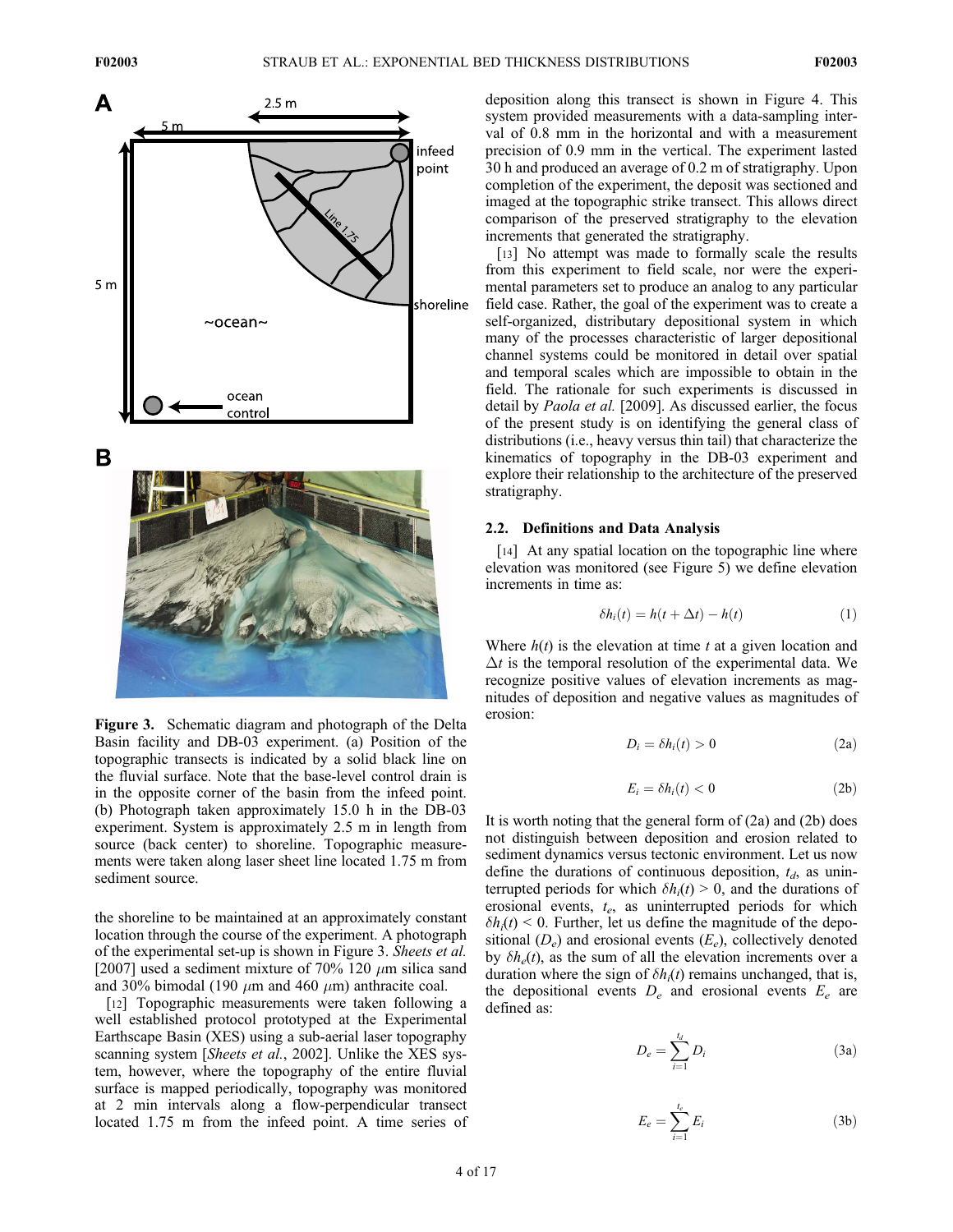

Figure 4. Data defining evolution of topography and surface dynamics calculated from topographic surveys for the DB-03 experiment along a transect oriented approximately perpendicular to the dominant flow direction, 1.75 m from infeed point. (a) Space time plot of sequential delta-top profiles shown every 120 s. (b) Example of time series of topography measured at a single location, roughly located in the center of the topographic survey. (c) PDF of  $\delta h_i(t)$  shown in both semi-log and log-log plots. PDF built from ensemble of all time transects in Figure 4a. Linear decay of depositional and erosional increments in loglog space suggests power law distribution. (d) PDFs of  $t_d$  and  $t_e$  shown in semi-log plots. Linear decay of durations of deposition and erosion in semi-log space suggest thin-tailed distribution.

collectively denoted as:

$$
\delta h_e(t) = \{D_e, E_e\} \tag{4}
$$

It is noted that the magnitudes of depositional and erosional events as defined above can be seen as derived variables that result as the random sums of random variables. Finally, as in the Kolmogorov [1951] analysis, the bed thickness,  $D_{st}$ , is defined as the sediment thickness between two successive preserved surfaces of erosion. Figures 1 and 5 illustrate the definition of random variables  $(\delta h_i(t), D_e, E_e, t_d, t_e, \delta h_e(t), D_{st})$ .

The statistical characteristics of these random variables are examined in the next section.

# 3. Experimental Results

[15] In this section we summarize the statistics that characterize the surface dynamics of the DB-03 experiment [see also Ganti et al., 2011] and also provide a detailed statistical characterization of the thicknesses of beds of both the constructed stratigraphy (using the surface elevation series) and the physical stratigraphy (extracted from the preserved stratigraphic sections) that resulted from this experiment. All the statistics presented in section 3 were computed on the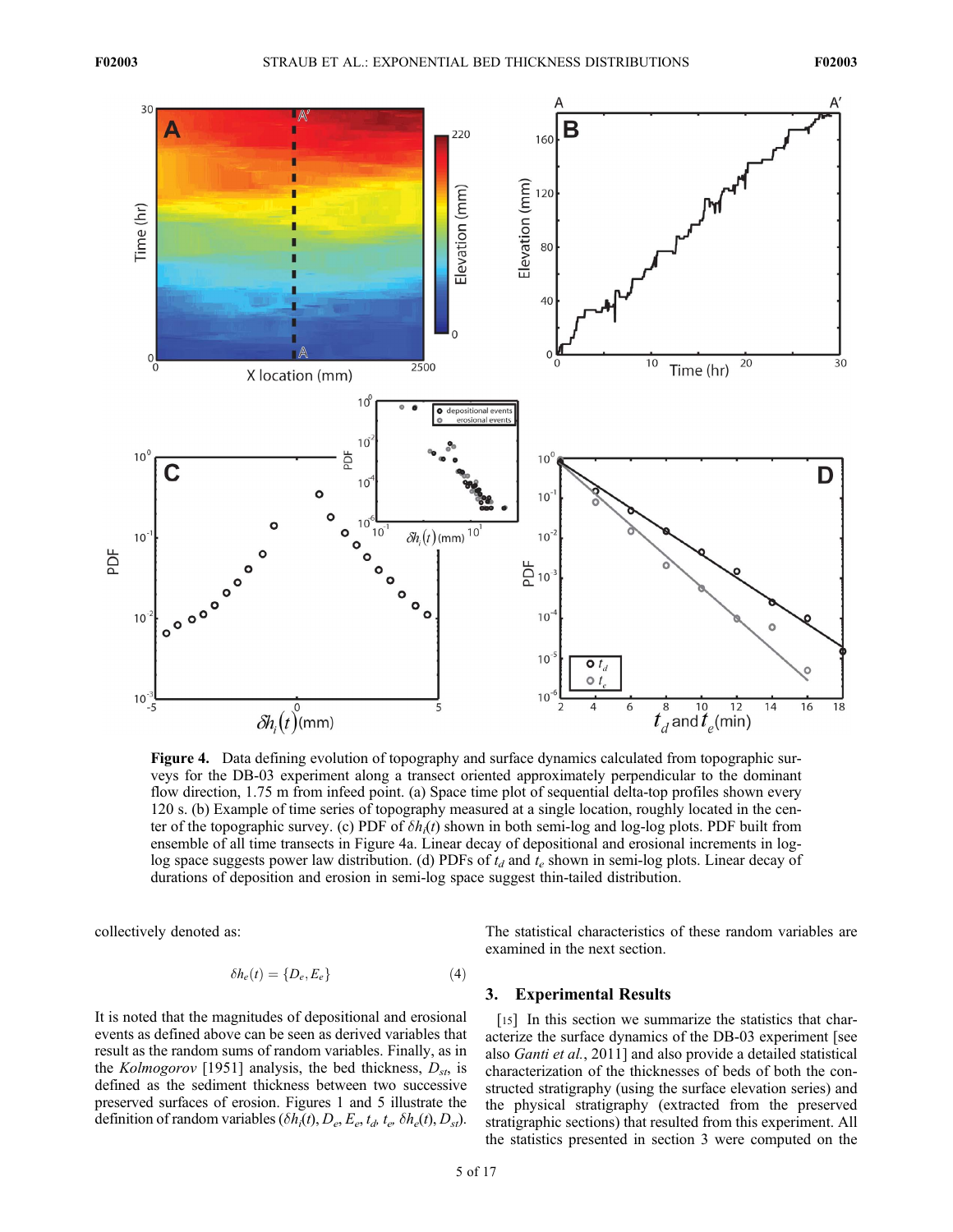

Figure 5. Schematic diagram illustrating the variables and time-sequence of events associated with constructing a stratigraphic bed. Deposition that follows an erosional event occurs as a sequence of continuous depositional increments,  $D_i$ , over a duration,  $t_d$ . Combined these depositional increments make up a depositional event,  $D_e$ . Either immediately following this deposition, or after some duration of inactivity,  $t_i$ , a sequence of continuous erosional increments,  $E_i$ , over duration,  $t_e$ , occur. Combined these erosional increments make up an erosional event,  $E_e$ .

ensemble of time series along the topographic transect referenced in Figure 3 and the total number of time transects available was 2502, each for a duration of 30 h.

## 3.1. Statistics of Surface Evolution

[16] Using the definition of elevation increments,  $\delta h_i(t)$ (equation (1)), we constructed a probability density function (PDF) of all increments at each measurement location along the transect at  $x = 1.75$  m (Figure 3). Figure 4c shows the empirical PDF for these data in both semi-log and log-log plots. The concave up nature of both the positive and negative elevation increments in the semi-log plot and the linear decay of both depositional and erosional increments in the log-log plot suggest that the magnitudes of deposition and erosion  $(D_i$  and  $E_i$ ), are best characterized by heavy-tailed (power law) statistics. In contrast to thin-tailed PDFs, where the chance of occurrence of an extreme event is vanishingly small, in heavy-tailed PDFs an extreme event has a small but significant chance of occurrence. Heavy-tailed PDFs have a power law decay which is a slower decay than exponential. In most natural processes, system constraints impose an upper bound in the values of the variables of interest and require the need for the use of truncated power law distributions. Such a distribution is the truncated Pareto distribution defined as:

$$
f(x) = \frac{\alpha \gamma^{\alpha} x^{-\alpha - 1}}{1 - (\gamma/v)^{\alpha}}
$$
 (5)

Where  $v$  is the truncation parameter or the upper bound on the random variable,  $\alpha$  is the tail index, and  $\gamma$  is the lower bound on the random variable x. The tail index  $\alpha$  quantifies the probability of extreme events with a smaller value of  $\alpha$ indicating a heavier tail and thus a higher chance of an extreme event. Ganti et al. [2011] reported that the truncated Pareto distribution provides a good fit to the experimental data of magnitudes of deposition and erosion,  $D_i$  and  $E_i$ , with estimated tail parameters  $\hat{\alpha}_1 = 2.41$  and  $\hat{\alpha}_2 = 1.1$ , respectively. The estimated upper bound for both of these PDFs

was found to be 35 mm, coinciding with the independently estimated approximate maximum channel depth measured during this experiment, and the estimated lower bounds were found to be  $\hat{\gamma}_1 = 2.0$  mm and  $\hat{\gamma}_2 = 0.3$  mm, respectively, for magnitudes of deposition and erosion.

[17] The durations of the depositional and erosional events,  $t_d$  and  $t_e$ , respectively, were computed from the surface elevation increment series and their PDFs are presented in Figure 4d. Unlike the elevation increments that were found to exhibit heavy-tails, the durations of deposition and erosion exhibit thin-tailed PDFs and were well approximated by an exponential distribution:

$$
f(x) = \lambda e^{-x\lambda} \tag{6}
$$

Where  $\lambda$  is the decay rate parameter, which is also equal to the inverse of the distribution's mean. The scale parameters that gave the best fits for the PDFs of the durations of deposition and erosion were  $\frac{1}{\lambda_{t_d}} = 2.6$  min and  $\frac{1}{\lambda_{t_e}} = 2.2$  min, respectively. The observation that the estimated means of durations of depositional and erosional events are only slightly greater than the sampling resolution of our data (2 min) suggests that some alternations between erosion and deposition and vice versa that occurred in our experiment at scales smaller than the recording interval of 2 min might not have been captured in our elevation time series. This is a direct consequence of the documented multifractal structure of the surface elevation evolution of the deltaic surface [Ganti et al., 2011]. It was shown in that study that the zeros (periods of inactivity) in the series of elevation increments are present at all scales, which implies that the alternations between erosion to inactivity or deposition to inactivity and vice versa, would occur at all scales of observation of the system. Thus, this forces the estimation of statistics of durations of depositional and erosional events to be scaledependent. It is important to note that though the statistical structure of the length of zeros (periods of inactivity) in the elevation increments imply a scale-dependent estimated time statistics, it does not affect the preserved bed thicknesses as the periods of inactivity do not contribute to the creation of a stratigraphic column.

[18] Taken together, the random variables  $D_i$ ,  $E_i$ ,  $t_d$ , and  $t_e$ are sufficient to estimate the magnitudes of depositional and erosional events,  $D_e$  and  $E_e$  respectively (using equation (3a) and (3b)). Combined, these random sums of elevation increments, when the vertical extents of both continuous erosional and depositional events are treated separately, form  $\delta h_e(t)$  (see equation (4)) as defined by *Kolmogorov* [1951]. However, while Kolmogorov assumed a Gaussian distribution for  $\delta h_e(t)$ , Ganti et al. [2011] found that the PDFs of depositional and erosional events,  $D_e$  and  $E_e$  (which together form  $\delta h_e(t)$ , are well fit by truncated Pareto distributions. The tail indices of the best fit truncated Pareto distributions for depositional and erosional events were  $\hat{\alpha}'_1 = 3.3$  and  $\hat{\alpha}'_2 = 3.0$  respectively. We can see that the distributions of  $\hat{\alpha}'_2$  = 3.0, respectively. We can see that the distributions of depositional and erosional events have thinner tails (higher depositional and erosional events have thinner tails (higher tail indexes or faster decay) than their parent distributions,  $D_i$  and  $E_i$ , respectively. The tail thinning effect during the conversion of elevation increments  $\delta h_i(t)$  to depositional and erosional events  $\delta h_e(t)$  is expected as a result of weak convergence of truncated heavy-tailed random variables to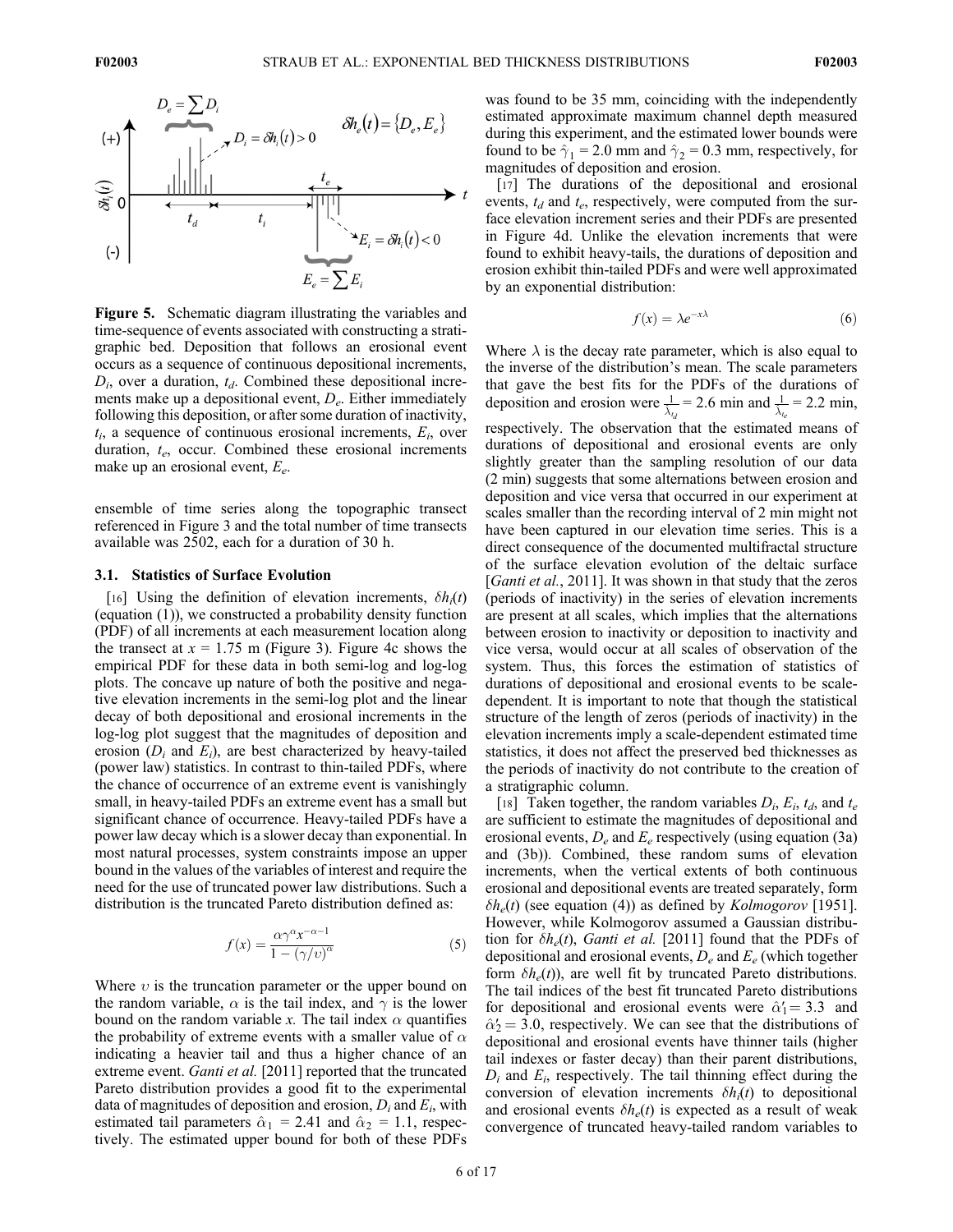

Figure 6. Data defining evolution of topography and resulting synthetic stratigraphy calculated from topographic surveys for the DB-03 experiment along a transect that is oriented approximately perpendicular to the dominant flow direction, 1.75 m from infeed point. (a) Comparison of the distributions of Kolmogorov events,  $\delta h_e(t)$ , and resulting bed thicknesses. (b) PDF of  $D_{st}^{\dot{e}}$  shown in both semi-log and log-log plots. Linear decay of bed thicknesses in semi-log space suggests exponential distribution.

the Central Limit Theorem, in effect filtering out some of the heavy-tailed surface evolution statistics.

# 3.2. Statistics of Preserved Stratigraphy

[19] The thickness of beds preserved in the stratigraphic columns was calculated in two different ways: 1) constructed from the topographic data collected during the experiment (termed  $D_{st}^e$ ), and 2) directly measured from the digital images of the preserved stratigraphy available after sectioning the final deposit (termed  $\overline{D}_{st}^s$ ). A comparison of the statistics of these two independently estimated variables tests the degree to which our definition of a bed as a package of sediment bounded by erosional surfaces translates to features readily identifiable by textural changes in the deposit.

[20] Bed thicknesses,  $D_{st}^e$ , were constructed from the elevation measurements as outlined schematically in Figure 1. At each spatial location, the elevations of all preserved erosional boundaries were first identified and then the thicknesses of sediment bounded by those preserved erosional surfaces were calculated. The probability density function of the preserved bed thickness,  $\dot{D}_{st}^e$ , in both semi-log and loglog plots is shown in Figure 6b. Unlike the increments of deposition and erosion discussed above, the thickness of beds exhibits a thin-tailed PDF. Figure 6b shows that an exponential distribution with mean  $\langle \overline{D}_{st}^e \rangle = 8.3$  mm provides a good fit to the calculated bed thicknesses.

[21] Bed thicknesses,  $D_{st}^s$ , were computed from the images of preserved stratigraphy using the high optical contrast between the white quartz grains and black anthracite grains. The difference in density (quartz:  $2650 \text{ kg/m}^3$  versus anthracite:  $1700 \text{ kg/m}^3$ ) results in differences in their relative mobility, that is, the lighter anthracite particles tend to be more mobile than the quartz grains and are therefore a proxy for fine sediment. This difference in mobility is recorded in the deposit where the coal and quartz often form distinct depositional bodies, such as channel fills and lobes [Sheets et al., 2007], and develop textural boundaries between white and black sediment which can be used as bed boundaries. Using undistorted images of the physical stratigraphy (Figure 7a) we generated stratigraphic panels with a binary identification scheme. Using a threshold luminosity value we separated anthracite deposits from quartz deposits. The threshold value used for this operation was picked by identifying a value that on visual inspection appeared to correctly separate the deposit types. Using these binary images (Figure 7b) we measured bed thicknesses from the stratigraphy,  $D_{st}^s$ , as uninterrupted vertical sequences of pixels of a single grain type (i.e., either only white or only black). The probability density function of preserved bed thickness,  $D_{st}^s$ , is shown in semi-log space in Figure 7c. Similar to the PDF of  $D_{st}^e$  estimated from the surface elevation measurements, the PDF of  $D_{st}^s$  estimated from the physical stratigraphy is close to exponential with an estimated mean,  $\langle D_{st}^s \rangle$ , of 9.5 mm. Importantly, we note that the two distributions of bed thickness, one theoretical, and one measured, both demonstrate that the heavy-tailed statistics of deposition and erosion that characterize the surface evolution are not preserved in the stratigraphy.

[22] We emphasize that the theory of Kolmogorov [1951] used the surface elevation time series to construct the preserved bed thicknesses. This is not the same as extracting bed thicknesses from physical stratigraphy as the observable stratal boundaries are not exactly equivalent to the definition of bed boundaries as defined by Kolmogorov [1951]: not all visible stratal boundaries are erosional, and not all erosional boundaries result in a change of sediment type. Rather, the boundaries we mapped represent a straightforward class of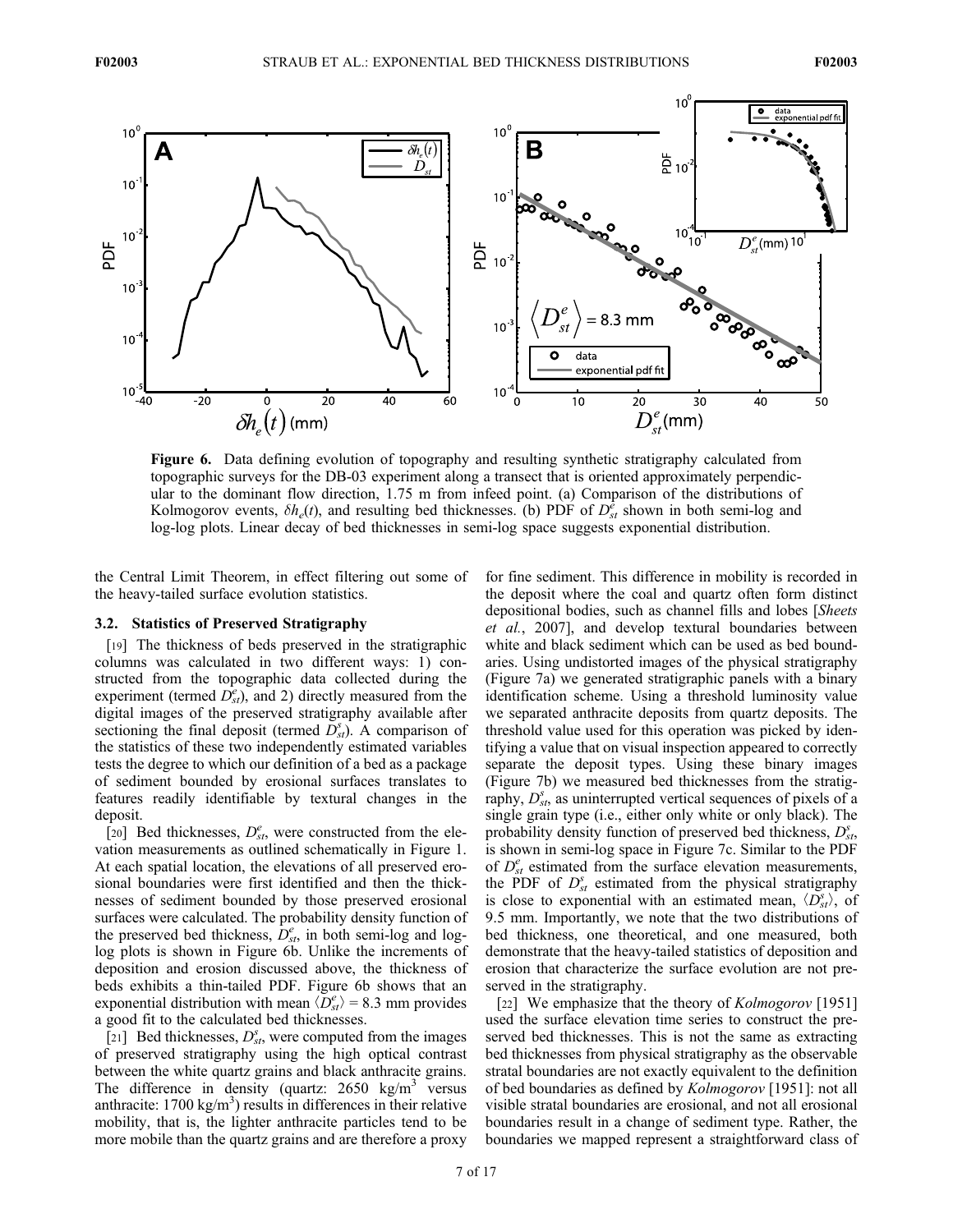

Figure 7. Information defining distribution of bed thicknesses for DB-03 experiment generated from images of physical stratigraphy. (a) Photograph of approximately 0.14 m of stratigraphy generated during DB-03 experiment. Stratigraphic section is located approximately 1.75 m from source. (b) Facies map of stratigraphy where white pixels represent quartz deposits and black pixels represent coal deposits. Quartz and coal deposits were identified through threshold luminosity analysis outlined in section 4.2. (c) PDF of  $D_{st}^s$  shown in semi-log space generated from deposit facies map. Linear decay of bed thicknesses in semilog space suggests exponential distribution.

bed boundaries one might map in the field. A pleasing result of our analysis is the agreement between the constructed and physical stratigraphy statistics giving more confidence in applying the analytical results of Kolmogorov [1951] and other studies which use elevation series to define preserved bed thickness. In the next section we use stratigraphic columns synthetically generated from different families of parent distributions for elevation increments to explore the generality of the experimental results and also to explore the connection between surface evolution statistics and preserved stratigraphy statistics in different scenarios.

# 4. Results From Stochastic Sedimentation Models

#### 4.1. Stochastic Models of Surface Elevation Evolution

[23] The analysis of surface morphodynamics and the preserved stratigraphy statistics presented in the previous section suggest that heavy-tailed distributions of surface evolution do not necessarily translate to heavy-tailed distributions of bed thickness in strata. How general is this result, and are there conditions in which heavy-tails in surface elevation increments can be transferred into the stratigraphic record? We explore these questions using a series of stratigraphic columns constructed from stochastically generated surfaces of sedimentation and erosion (referred to as "synthetic stratigraphic columns"). Several studies have explored the relationship between stochastic models for surface evolution and the synthetic stratigraphy that they generate [Molchan and Turcotte, 2002; Muto, 1995; Pelletier and Turcotte, 1997; Schwarzacher, 1975; Strauss and Sadler, 1989], but no study, to the best of our knowledge, has quantified the effect of heavy-tailed surface elevation increments on the preserved stratigraphy. The advantages of constructing preserved stratigraphic columns from stochastically generated surface elevation series include the ability to

explore many physical scenarios for which data are not available and the ability to produce long time series where the shapes of resulting distributions can be confidently interpreted. Such analyses allow us to examine the generality and validity of inferences made from our experimental discretely sampled elevation time series.

[24] We use a 1D model of erosion and sedimentation based on a random-walk formulation that assumes independent magnitudes of erosion and deposition. The magnitudes of erosion and deposition,  $\delta h_i(t)$ , are assumed to be sampled from a symmetric distribution with thin- or heavy-tails. Specifically, given the concentrated mass at zero (significant chance of having zero or close to zero magnitudes) found from the analysis of experimental data [see also *Ganti et al.*, 2011] we assume that the surface elevation increments,  $\delta h_i$ , come from either a Laplace distribution (in the case of thin-tails) or a double Pareto distribution (in the case of heavy-tails). The Laplace distribution, also called a double exponential distribution, is given by

$$
f(\delta h_i) = \frac{1}{2b} e^{\left(-\frac{|\delta h_i - \mu|}{b}\right)}\tag{7}
$$

Where b is the scale parameter of the distribution and  $\mu$  is the location parameter (or the mean of the distribution). The double Pareto distribution is given by

$$
f(\delta h_i) = \alpha \frac{\mu^{\alpha}}{\delta h_i^{\alpha+1}}; \text{ when } \delta h_i \ge \mu
$$
 (8a)

$$
f(\delta h_i) = \alpha \frac{\mu^{\alpha}}{2(2\mu - \delta h_i)^{\alpha+1}} \text{ when } \delta h_i < \mu \tag{8b}
$$

where  $\mu$  is the mean of the distribution and  $\alpha$  is the tailindex.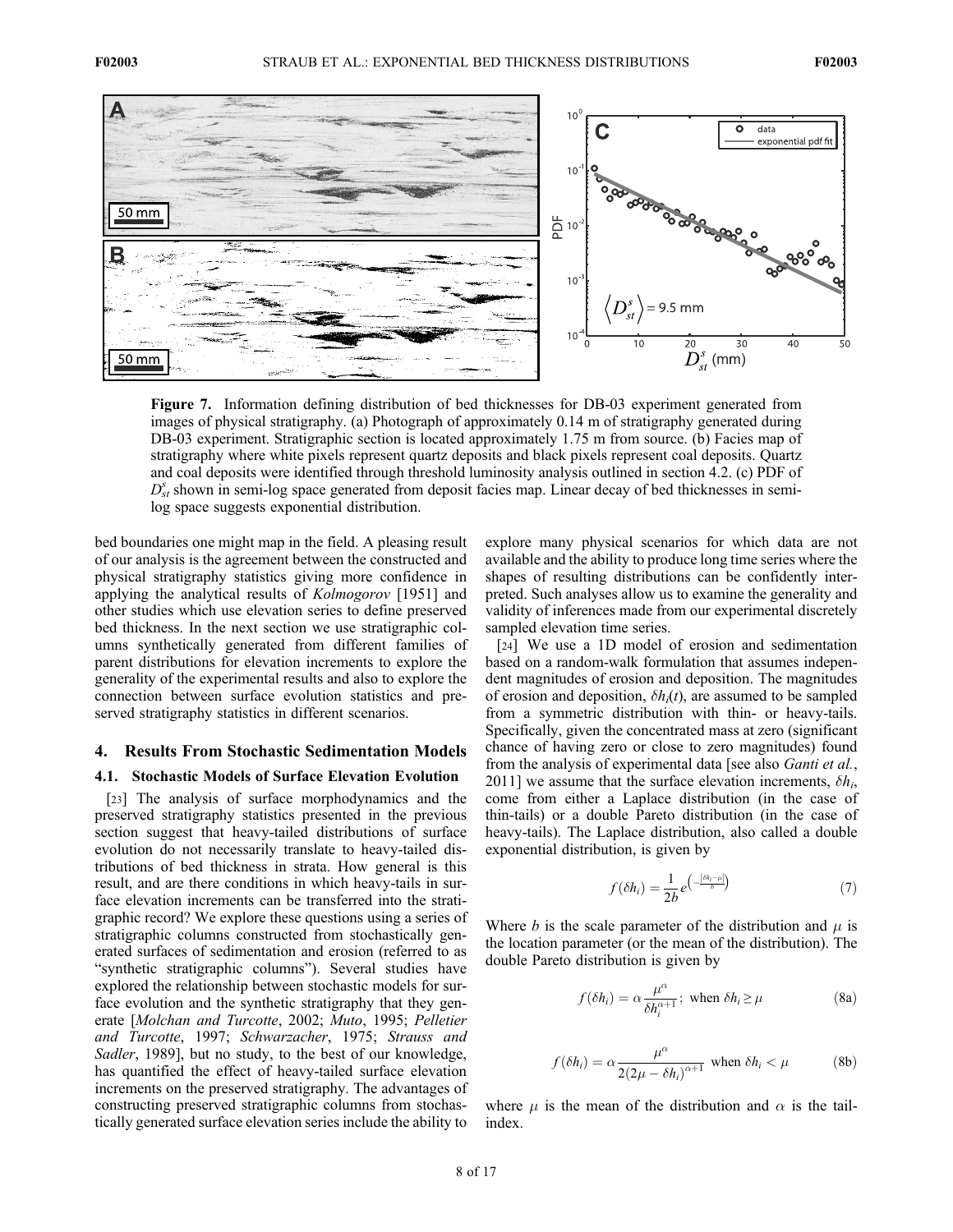

Figure 8. Comparison of results from (a, b) 1D numerical models of surface evolution and resulting stratigraphy associated with exponentially distributed elevation fluctuations and (c, d) power law distributed elevation fluctuations. (Figure 8a) Input PDF of  $\delta h_i(t)$  generated from a Laplace distribution of elevation fluctuations with  $b = 4.1$  and  $\mu = 0.3$ . (Figure 8b) PDF of  $D_{st}^e$  shown in both semi-log and log-log plots. Linear decay of bed thicknesses in semi-log space suggests exponential distribution. (Figure 8c) Input PDF of  $\delta h_i(t)$  generated from a double Pareto distribution of mean = 0.3 and  $\alpha$  = 1.5. (Figure 8d) PDF of  $D_{st}^e$  shown in both semi-log and log-log plots. Linear decay of bed thicknesses in semi-log space suggests exponential distribution. Distributions for both scenarios were generated from model time series with 100,000 elevation increments.

[25] After generating time series of elevation increments resulting from the above two 1D random-walk models, local preserved minima can be identified and bed thicknesses calculated. A summary of the statistics of preserved stratigraphic columns constructed from the stochastically generated surface elevation series is presented in the next subsection.

# 4.2. Statistics of the Constructed Stratigraphic Columns

[26] As a first step in quantifying the relationship between a parent distribution of elevation increments,  $\delta h_i(t)$ , and preserved bed thicknesses,  $D_{st}$ , we compare the distribution of beds constructed from symmetric, positive mean, thintailed distributions of elevation increments (equation (7)) to those constructed from symmetric, positive mean, heavytailed distributions of elevation increments (equation (8)) for a range of parameters of these distributions. Examples of the distributions of  $\delta h_i(t)$ ,  $D_{st}$ ,  $t_d$ ,  $t_e$ ,  $\delta h_e(t)$  associated with our thin-tailed and heavy-tailed elevation increments are shown in Figures 8 and 9. For all scenarios explored, we find that: (1) the distribution of Kolmogorov events,  $\delta h_e(t)$ , show an exponential-type of decay in their tails (thin-tailed) irrespective of the nature of the distribution of elevation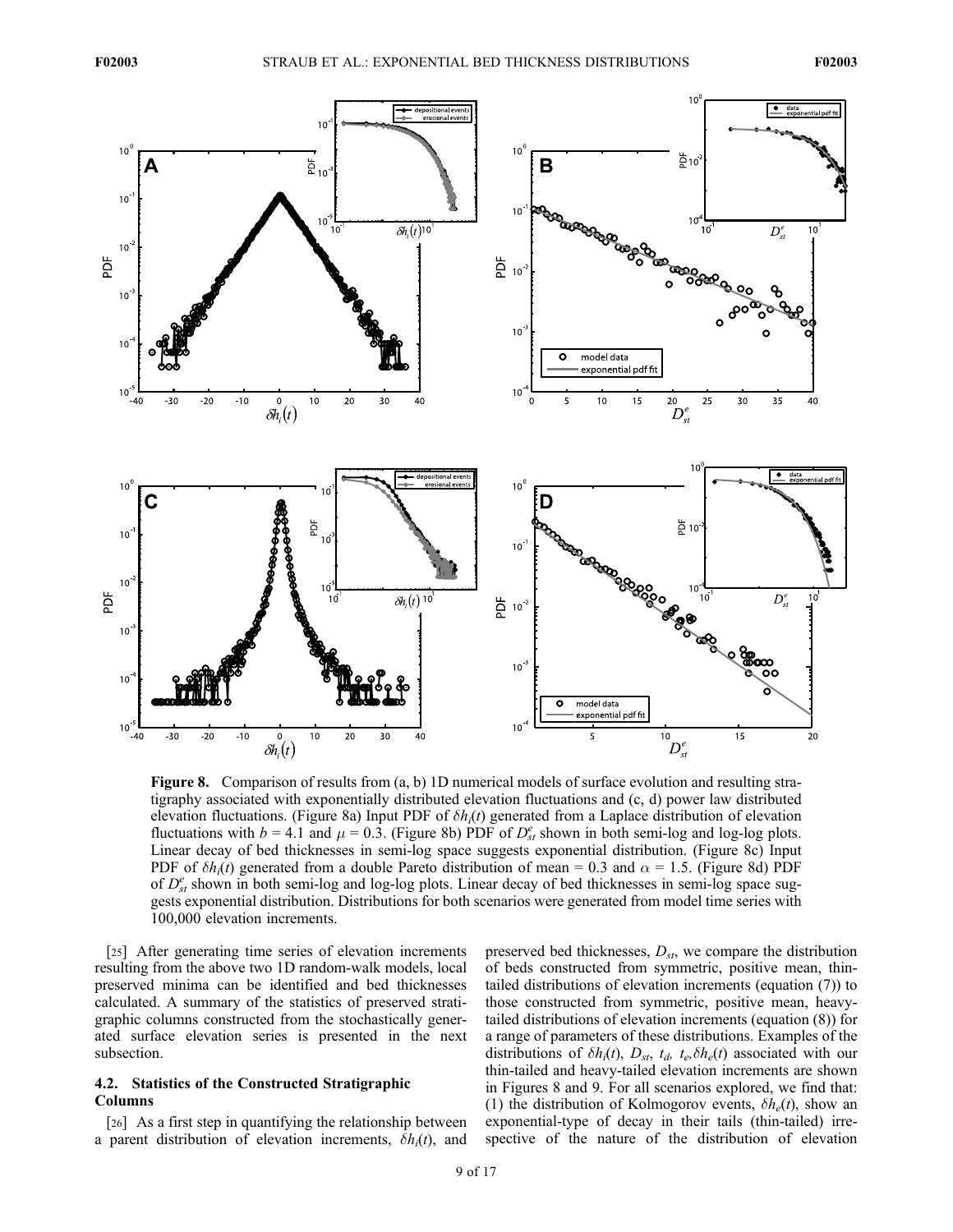

Figure 9. Comparison of results from (a, b) 1D numerical models of surface evolution and resulting stratigraphy associated with exponentially distributed elevation fluctuations and (c, d) power law distributed elevation fluctuations. (Figure 9a) PDF of  $t_d$  and  $t_e$  shown in semi-log space and generated from distribution of elevation increments presented in Figure 8a. (Figure 9b) Distribution of Kolmogorov elevation events,  $\delta h_e(t)$ , and resulting bed thicknesses,  $D_{st}^e$ . (Figure 9c) PDF of  $t_d$  and  $t_e$  shown in semi-log space and generated from distribution of elevation increments presented in Figure 8c. (Figure 9d) Distribution of Kolmogorov elevation events,  $\delta h_e(t)$ , and resulting bed thicknesses,  $\overline{D}_{st}^e$ .

increments,  $\delta h_i(t)$  (Figures 9b and 9d), (2) the distributions of durations of depositional and erosional events  $(t_d$  and  $t_e)$ are always well approximated by thin-tailed distributions, and (3) the resulting bed thicknesses,  $D_{st}$ , are best described by exponential distributions (Figures 8b and 8d). The outcome of our numerical experiments shows specifically how the process of constructing stratigraphic beds from elevation fluctuations in net depositional settings is associated with a filtering of the information contained within the tails of elevation increments distributions.

## 5. Discussion

[27] As was shown in the previous section, the heavytailed statistics of surface evolution do not always get preserved in the bed thickness statistics. In this section, we will probe further into how the interplay between the probabilistic structure (i.e., thin-tailed versus heavy-tailed) of the magnitudes of deposition and erosion and the durations of depositional and erosional events effect the distribution of preserved bed thickness. In the remainder of the manuscript, for the simplicity of notation, we denote any two random variables to have a symmetric distribution if they have the same nature of decay in their tails (i.e., exponential, thintailed versus power law, heavy-tailed).

# 5.1. Influence of Symmetry of the Topographic PDF

[28] An interesting characteristic of both the experimental data and the stochastic surface elevation models described so far is the symmetrical nature of the distributions of the erosional and depositional events,  $\delta h_e(t)$ , and the durations of depositional and erosional events,  $t_d$  and  $t_e$ . To analyze the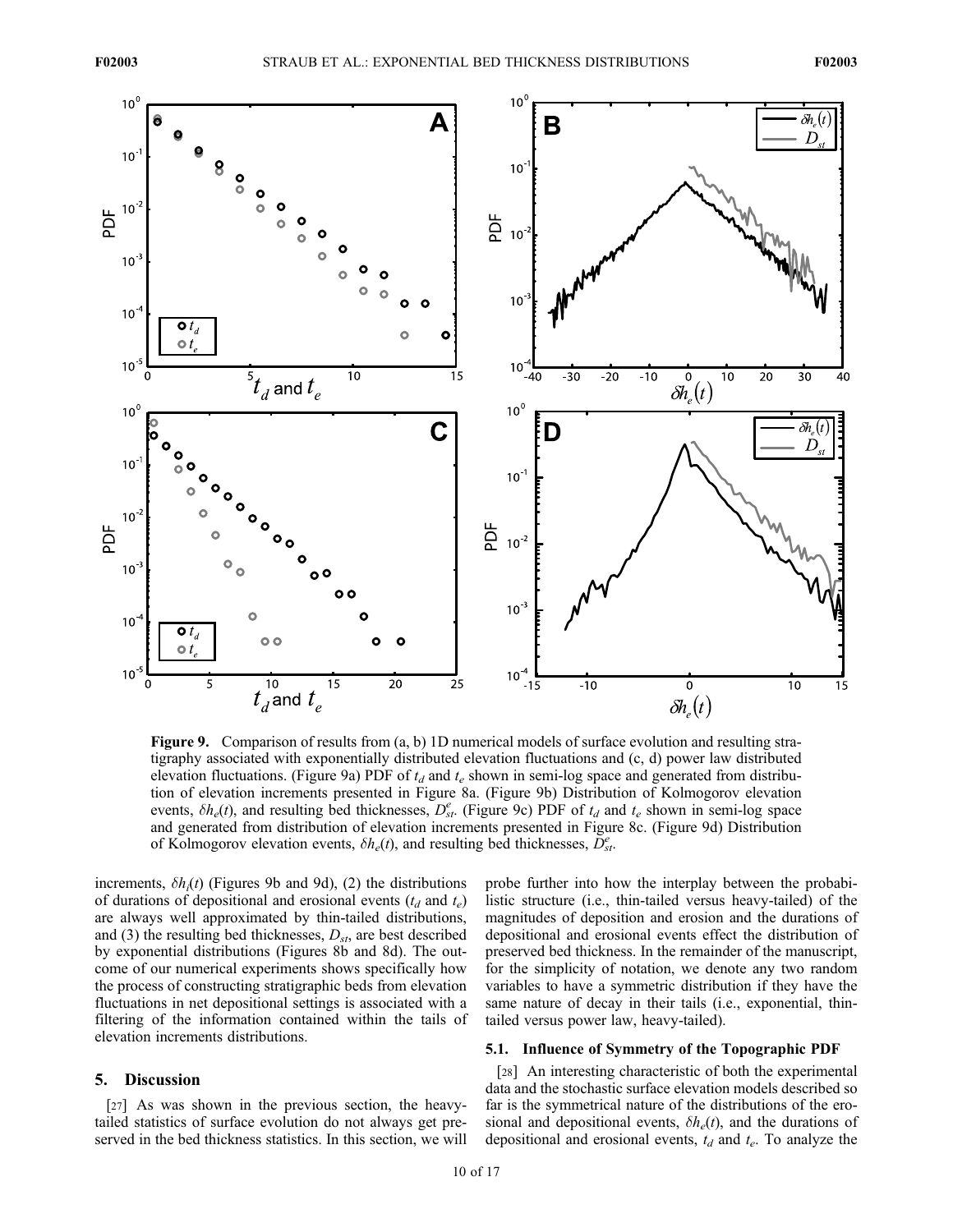importance of this symmetry for the resulting distributions of bed thicknesses, we compare distributions of bed thickness that result from symmetrical and asymmetrical parent distributions of magnitudes of deposition and erosion. In this exercise, rather than constructing synthetic stratigraphic columns from random-walk models of surface elevation increments, we directly generate beds using the difference between the two random variables, depositional events  $(D_e)$ and erosional events  $(E_e)$ , which are in effect random sums of elevation increments,  $D_i$  and  $E_i$ :

$$
\hat{D}_{st}^e = \sum_{i=1}^{t_d} D_i - \sum_{i=1}^{t_e} E_i \tag{9}
$$

It is worth noting that the bed thicknesses calculated using equation (9) are an approximation of the bed thicknesses constructed from the surface evolution, as this equation takes into account only the erosional thinning of depositional events by the next subsequent erosional event, and not the erosional thinning that could possibly occur due to large magnitude events that could have occurred later in a time series. While equation (9) produces only an approximation of bed thickness distributions resulting from a random-walk model of surface elevation evolution, the advantage of using it is that it allows independent control of the distributions of  $D_i$ ,  $E_i$ ,  $t_d$ , and  $t_e$ . In this subsection, we investigate the influence of the symmetric versus asymmetric nature of the distribution of elevation increments and the distributions of the durations of depositional and erosional events on the resulting bed thickness distribution. First, we use equation (9) to generate distributions of bed thickness for scenarios in which both elevation increments,  $\delta h_i(t)$ , and the durations of depositional and erosional events,  $t_d$  and  $t_e$ , have symmetrical distributions, as has been the case for our experimental data and the numerical simulations. Our simulation results demonstrate that, regardless of the shape of the input distributions for  $\delta h_i(t)$  and  $t_d$ ,  $t_e$  (i.e., thin-tailed versus heavy-tailed), the bed thickness distributions computed using equation (9) are exponentially distributed so long as the parent distributions are symmetrical. An example of this is shown in Figure 10b where we generated the random variables  $D_i$  and  $E_i$  from symmetric Pareto distributions and generated the random variables  $t_d$  and  $t_e$  from symmetrical exponential distributions.

[29] Next we examine the influence of asymmetry in the distributions of  $D_i$  and  $E_i$  on the resulting distribution of bed thickness while keeping the  $t_d$  and  $t_e$  distributions symmetrical. Interestingly, as the asymmetry of the  $D_i$  to  $E_i$  distributions increases, the resulting distribution of bed thickness becomes increasingly weighted toward extremes (approaches a power law in shape). An extreme example of this finding is shown in Figure 10c where we generated magnitudes of deposition,  $D_i$ , from a Pareto distribution with a tail index of 0.75 (very heavy-tail) while generating magnitudes of erosion,  $E_i$ , values from an exponential distribution with a scale parameter equal to 5 and the durations of depositional and erosional events from exponential distributions with a scale parameter of 10. The result is a heavy-tailed bed thickness distribution. We assert that this observation represents an important clue as to why bed thickness distributions generated from heavy-tailed surface increments are

often exponentially distributed. In systems with heavy-tailed surface increments that have a symmetric distribution, the heavy-tails from one side of the distribution (erosional events) effectively cancel out the heavy-tails from the other side of the distribution (depositional events), thus resulting in a derived distribution that is thin-tailed. Alternatively, increasing the asymmetry of the parent distribution reduces the ability for large magnitude but infrequent erosional increments to balance out large magnitude but infrequent depositional increments, therefore leading to heavy-tailed bed thickness distributions.

[30] In both the experimental data set and the stochastic surface elevation models we find that the durations of depositional and erosional events are well described by thintailed distributions. We do not prescribe  $t_d$  and  $t_e$  in our 1D stochastic surface elevation models, but rather they are determined by our assumption of independence between magnitudes of deposition and erosion  $\delta h_i(t)$  (can be shown theoretically to follow a negative Binomial distribution). With this information in mind, we explore the implications of asymmetry in the distributions of  $t_d$  and  $t_e$ . Similar to the effect of increasing the asymmetry of the  $\delta h_i(t)$  distribution, we find that as the asymmetry of  $t_d$  to  $t_e$  distributions increases, the resulting distribution of bed thicknesses has more weight in the extremes (approaches power law in shape). An extreme example of this is shown in Figure 10d where we sampled durations of depositional events,  $t_d$ , from a Pareto distribution with a tail index of 1.75 while sampling the durations of erosional events,  $t_e$ , from an exponential distribution with a scale parameter equal to 10 and magnitudes of deposition and erosion from symmetrical Pareto distributions with a tail index of 1.5. In Table 1 we summarize our observations on the link between symmetry in the distributions that describe the surface dynamics and the resulting shape of the bed thickness distribution.

[31] Finally, to test the accuracy of the approximation used in equation (9) to describe the preserved bed thicknesses, we generated random variables  $D_i$ ,  $E_i$ ,  $t_d$ , and  $t_e$  using distributions that described the surface evolution in the DB-03 experiment. We used Pareto distributions for  $D_i$  and  $E_i$  with tail indexes  $\alpha_1$  and  $\alpha_2$  equal to 2.6 and 1.1, respectively and exponential distributions for  $t_d$  and  $t_e$  with  $\langle t_d \rangle = 2.6$  min and  $\langle t_e \rangle$  = 2.2 min. The bed thicknesses calculated using these parameters was found to be well approximated by an exponential distribution, with  $\langle \hat{D}^e_{st} \rangle$  of 6.2 mm, slightly less than the value we estimated for the DB-03 experiment (Figure 10a). This agreement confirms the validity of our stochastic simulations for the purpose of studying how the interplay between depositional and erosional events gets recorded in the preserved stratigraphy.

# 5.2. Mapping Surface Variability to Bed-Thickness **Statistics**

[32] In Sections 3.2, 4 and 5.1, we presented data from physical and numerical experiments that indicate that the statistics describing the preserved bed thicknesses generally do not record the signature of heavy-tailed surface evolution statistics. While information on the nature of the distribution's tail (thin-tailed versus heavy-tailed) of surface evolution events may be filtered from the stratigraphic record, in this section we demonstrate variability of elevation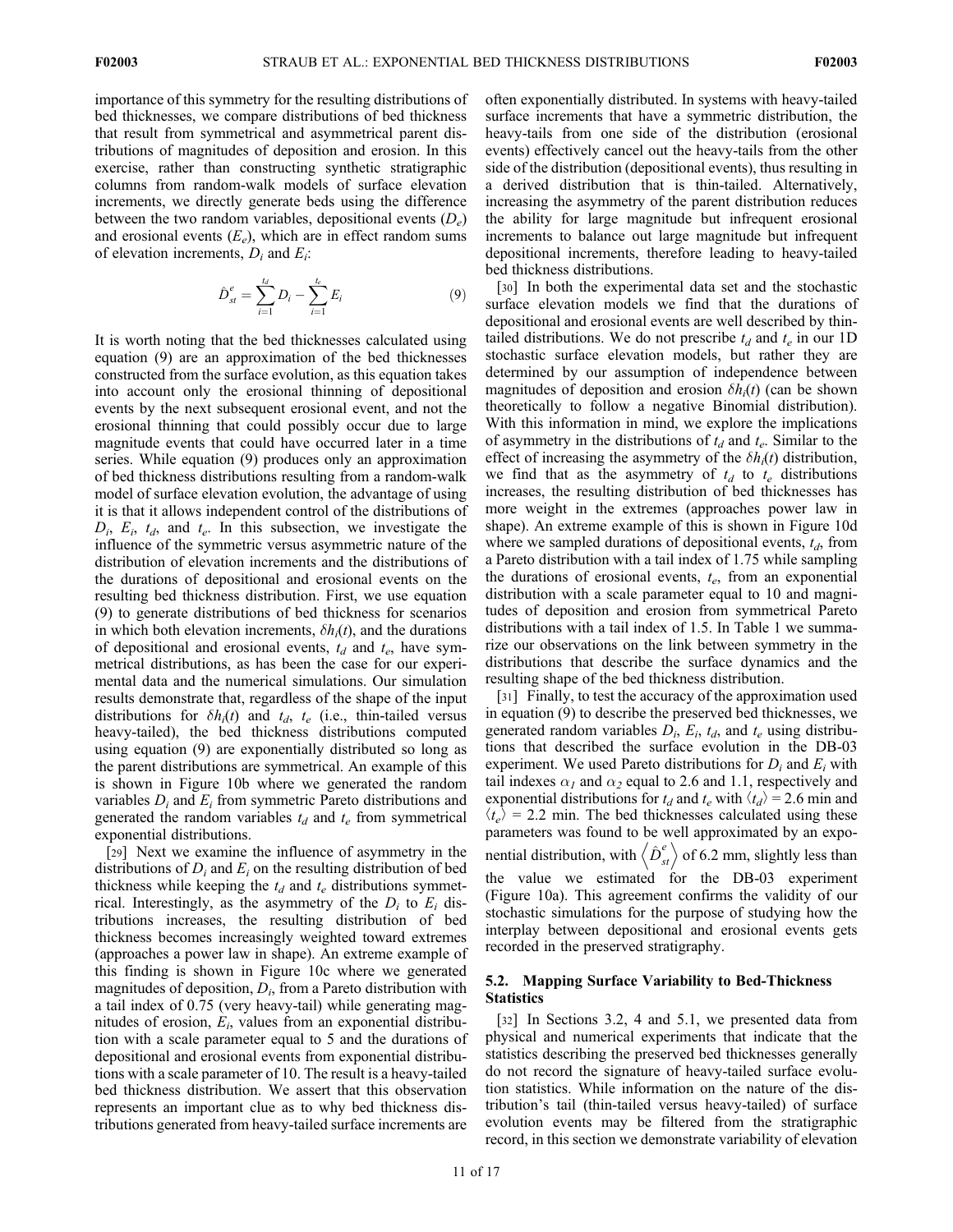

Figure 10. Bed thickness distributions generated from individual bed thicknesses calculated using equation 9. (a) PDF of bed thicknesses generated using equation 9 with input parameters for  $D_i$ ,  $E_i$ ,  $t_d$ and  $t_e$  set to equal estimated parameters from DB-03 experiment. (b) PDF of bed thicknesses generated from symmetric distributions of both  $D_i/E_i$  and  $t_d/t_e$ . Random values of  $D_i$  and  $E_i$  are described by a Pareto distribution with tail-index of 1.5. Mean of combined distribution of depositional and erosional increments,  $\delta h_i(t)$  is 10. Random values of  $t_d$  and  $t_e$  are described by an exponential distribution with mean of 10. (c) PDF of bed thicknesses generated from asymmetric distribution of  $D_i/E_i$  and symmetric distribution of  $t_d/t_e$ . Random values of  $D_i$  are described by a Pareto distribution with tail-index of 0.75 while values of  $E_i$  are described by an exponential distribution with  $1/\lambda = 5$ . Mean of combined distribution of depositional and erosional increments,  $\delta h_i(t)$  is 10. Random values of  $t_d$  and  $t_e$  are described by an exponential distribution with  $1/\lambda$  of 10. (d) PDF of bed thicknesses generated from symmetric distribution of  $D_i/E_i$  and asymmetric distribution of  $t_d/t_e$ . Random values of  $D_i$  and  $E_i$  are described by a Pareto distribution with tail-index of 1.5. Mean of combined distribution of depositional and erosional increments,  $\delta h_i(t)$  is 10. Random values of  $t_d$  are described by a Pareto distribution with tail-index of 1.75 while values of  $t_e$  are described by an exponential distribution with  $\mu$  of 10.

increments,  $\delta h_i$ , relative to the mean deposition,  $\langle \delta h_i \rangle$ , influences the mean of preserved bed thicknesses,  $\langle D_{st} \rangle$ . This was demonstrated analytically by Paola and Borgman [1991] for the case of zero net deposition and thin-tailed elevation statistics; here we generalize that result. Specifically, we are interested in relating the variability and mean of elevation increment distributions to the statistics describing the preserved bed thicknesses. One common measure of a

distribution's variability is the interquartile range, *IQR*, which is equal to the difference between the third and first quartiles of the distribution. To compare the spread of the parent distribution to its mean we examine the nondimensional interquartile range coefficient,  $\Phi_{\delta h_i}$ :

$$
\Phi_{\delta h_i} = \frac{IQR_{\delta h_i}}{\langle \delta h_i \rangle} = \frac{F_{\delta h_i}^{-1}(0.75) - F_{\delta h_i}^{-1}(0.25)}{\langle \delta h_i \rangle} \tag{10}
$$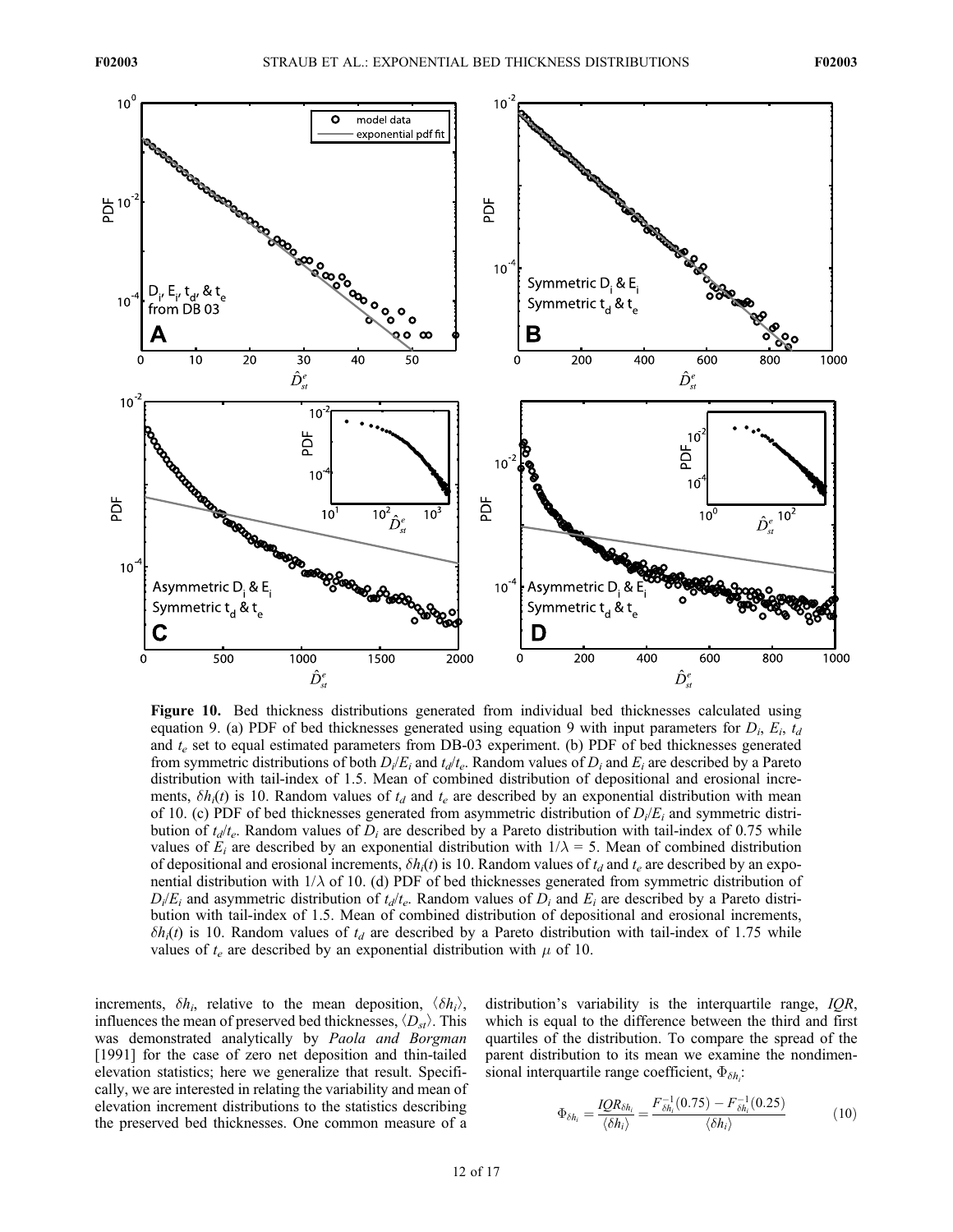|  |  |  |  |  |  |  | <b>Table 1.</b> Regime Matrix Illustrating Relationship Between Shape of $D_i$ , $E_i$ , $t_d$ , and $t_e$ Distributions and Resulting $D_{st}$ Distribution |
|--|--|--|--|--|--|--|--------------------------------------------------------------------------------------------------------------------------------------------------------------|
|--|--|--|--|--|--|--|--------------------------------------------------------------------------------------------------------------------------------------------------------------|

|                                                                                                                   |                                              | Asymmetric $D_i$ and $E_i$ Distributions     |                                               |                                                                             |  |  |
|-------------------------------------------------------------------------------------------------------------------|----------------------------------------------|----------------------------------------------|-----------------------------------------------|-----------------------------------------------------------------------------|--|--|
|                                                                                                                   | Symmetric $D_i$ and<br>$E_i$ , Distributions | <b>Both Distributions</b><br>are Thin-Tailed | <b>Both Distributions are</b><br>Heavy-Tailed | $D_i$ . Distributions<br>Heavy-Tailed,<br>$E_i$ Distribution<br>Thin-Tailed |  |  |
| Symmetric $t_d$ and $t_e$ Distributions                                                                           | $D_{st}$ : Thin-tailed                       | $D_{st}$ : Thin-tailed                       | $D_{st}$ : Between thin and heavy-tailed      | $D_{st}$ : Heavy-tailed                                                     |  |  |
| Asymmetric $t_d$ and $t_e$ distributions.<br>Both distributions are thin-tailed                                   | $D_{st}$ : Thin-tailed                       | $D_{st}$ : Thin-tailed                       | $D_{st}$ : Between thin and heavy-tailed      | $D_{st}$ : Heavy-tailed                                                     |  |  |
| Asymmetric $t_d$ and $t_e$ distributions.<br>Both distributions are heavy-tailed                                  | $D_{st}$ : Between thin<br>and heavy-tailed  | $D_{st}$ : Between thin<br>and heavy-tailed  | $D_{st}$ : Between thin and heavy-tailed      | $D_{st}$ : Heavy-tailed                                                     |  |  |
| Asymmetric $t_d$ and $t_e$ distributions.<br>$t_d$ distributions heavy-tailed, $t_e$<br>distribution thin-tailed. | $D_{st}$ : Heavy-tailed                      | $D_{st}$ : Heavy-tailed                      | $D_{st}$ : Heavy-tailed                       | $D_{st}$ : Heavy-tailed                                                     |  |  |

An additional metric that compares a distribution's variability to its mean is the coefficient of variation,  $CV_{\delta h}$ , defined as:

$$
CV_{\delta h_i} = \frac{\langle (\delta h_i - \langle \delta h_i \rangle)^2 \rangle^{1/2}}{\langle \delta h_i \rangle}
$$
 (11)

An advantage of the interquartile range over the coefficient of variation is that the interquartile range of all thin-tailed and heavy-tailed distributions formally exists, while the standard deviation,  $\sigma$ , does not formally exist for heavy-tailed distributions with a tail index less than 2. We note, though, that for any finite sequence of random numbers generated from a thin or heavy-tailed distribution, a standard deviation can always be calculated. However, for thin-tailed random variables, the calculated standard deviation converges to a fixed value with an increase in the sample size while, for heavytailed random variables with tail index less than 2, the calculated standard deviation diverges with increasing sample size, casting uncertainty in inferences from finite size data sets. With this in mind, we generated a sequence of synthetic stratigraphic columns, as outlined in section 5.1, constructed from elevation increments that span a range of values of the non-dimensional interquartile range  $(\Phi_{\delta h_i})$ . For each constructed stratigraphic column we tracked the interquartile range of the distribution of elevation increments, the mean of the elevation increments  $\langle \delta h_i \rangle$ , and the estimated mean of the preserved bed thicknesses,  $\langle D_{st} \rangle$ , which fully characterizes the distribution of bed thicknesses since they are well described by an exponential distribution.

[33] Figure 11a shows how the non-dimensional bed thickness (calculated by taking the ratio of the estimated mean bed thickness to the background net depositional rate,  $\langle D_{st}\rangle/\langle \delta h_i\rangle$  varies as a function of the non-dimensional interquartile range of the distribution of elevation increments  $(\Phi_{\delta h_i})$  for synthetic stratigraphic columns created by both thin-tailed (exponential) and heavy-tailed (power law) elevation increment distributions. Note that since both axes of Figure 11a are non-dimensional, one can compare systems of different absolute scale, but similar in their ratio of surface variability to mean background deposition rate. Each data point on Figure 11 represents the outcome of a single 1D stochastic model of sedimentation as outlined in section 4. Utilizing symmetrical distributions and user specified values of the non-dimensional interquartile range of the distribution

of elevation increments, we constructed the preserved bed thickness distributions from which we estimated the mean preserved bed thickness,  $\langle D_{st} \rangle$ . For time series constructed with up to 100,000 increments (the maximum time series length generated in this analysis) we noted no difference in the shape of the relationship between the non-dimensional bed thickness and the non-dimensional interquartile range of the distribution of elevation increments. Interestingly, we found that the data from the DB-03 experiment nicely plot on the curve computed from the 1D stochastic models. As the coefficient of variation  $(CV)$  is a more commonly used metric to compare a distribution's variability to its mean we also present a plot of the non-dimensional bed thickness versus the coefficient of variation of the surface elevation increments, while acknowledging that the coefficient of variation would not formally exist for heavy-tailed distribution of elevation increments (Figure 11b).

[34] As the non-dimensional interquartile range of the distribution of elevation increments increases from a minimum possible value of zero, the non-dimensional bed thickness decreases until it reaches a global minimum of approximately 7 at a value of  $\Phi_{\delta h} \sim 1.4$ . Further increases in the non-dimensional interquartile range of the distribution of the non-dimensional interquartile range of the distribution of elevation increments result in an increase of the nondimensional bed thickness with the rate of increase characterized by a slope equal to  $\sim$ 1.4. In summary, Figure 11 illustrates that a large value for the mean of a bed thickness distribution relative to the background deposition rate can result from either extremely low or extremely high variability in elevation increments relative to the background drift. On the left-hand side of this relationship in Figure 11  $(\Phi_{\delta h}$  < 1.4), increasing the variability of elevation increments, for a given background drift, decreases the mean bed thickness in the resulting stratigraphic column. On this side of the plot the variability of elevation increments is small relative to the mean background drift, thus erosional events are rare and the stratigraphic column is constructed from a broad distribution of thick deposits. In other words, increasing the surface variability tends to break thick deposits into smaller units reducing thus the mean of the preserved bed thicknesses. On the right-hand side of this relationship in Figure 11 ( $\Phi_{\delta h_i}$  > 1.4) increasing the variability of elevation increments, for a given background drift, increases the mean bed thickness in the resulting stratigraphic column. On this side of the plot the variability of elevation increments is large relative to the mean, thus most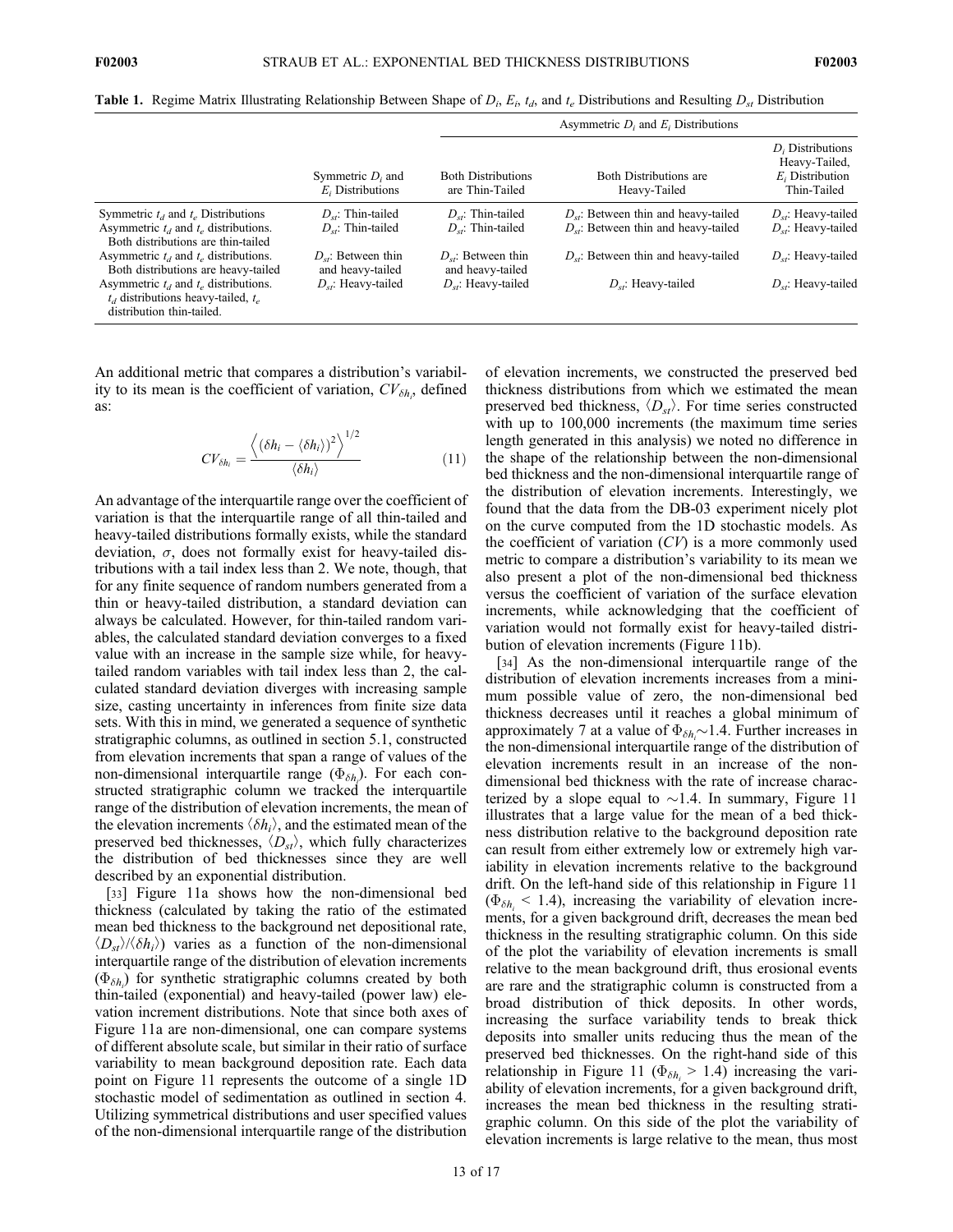

**Figure 11.** Model results documenting relationship between (a)  $\Phi_{\delta h_i}$  and (b)  $CV_{\delta h_i}$  for surface elevation fluctuations and  $\frac{\langle D_{st} \rangle}{\langle \delta h_i \rangle}$  generated from 1D synthetic stratigraphy models with input PDF of  $\delta h_i(t)$  generated from exponential distribution with  $\lambda = 1.0$  are shown with black open circles, while 1D models PDF of  $\delta h_i(t)$  generated from Pareto distribution with  $\alpha = 1.75$  are shown with gray crosses. Gray open triangle indicates relationship between data from DB-03 experiment. Insert plots illustrate shape of Kolmogorov increments,  $\delta h_e(t)$ , and resulting bed thickness,  $D_{st}^e$ , distributions for 1D models with 3  $\Phi_{\delta h_i}$ values. Distributions displayed in insert plots resulted from elevation increments,  $\delta h_i(t)$  generated from Pareto distributions with  $\alpha = 1.75$ .

sediment that is deposited is eventually removed by future erosional events and the stratigraphic column is constructed from sediment that is reworked by a broad distribution of erosional events.

[35] Analysis of the Kolmogorov event,  $\delta h_e(t)$ , distributions provides additional insight into the processes responsible for the shape of the relationship between the non-dimensional interquartile range of the distribution of elevation increments and the non-dimensional bed thickness. All model runs for Figure 11 had symmetrical distributions of elevation increments. Insert plots within Figure 11 define the shape of the Kolmogorov event's distributions for three values of the non-dimensional interquartile range of the distribution of elevation increments. For conditions where  $\Phi_{\delta h}$  > 1.4 the resulting distribution of Kolmogorov events is approximately symmetrical in form. As the value of nondimensional interquartile range of the distribution of elevation increments,  $\Phi_{\delta h_i}$ , decreases below a value of 1.4, the distribution of the Kolmogorov events becomes increasingly asymmetric with more weight on the positive  $(D_e)$  side of the distribution than the negative end  $(E_e)$  of the distribution.

[36] For all conditions analyzed, the mapping of elevation increments to Kolmogorov events is associated with a significant thinning of the tail of the distribution. This results in depositional and erosional events  $(D_e \text{ and } E_e)$  that are well described by thin-tailed, exponential distributions. This allows us to compare the estimated scale parameters of the depositional and erosional events,  $\hat{\mu}_{D_e}$  and  $\hat{\mu}_{E_e}$ , respectively.

For conditions where  $\Phi_{\delta h_i}$  < 1.4, we find that the estimated mean of the depositional events is much larger than the estimated mean of the erosional events ( $\hat{\mu}_{D_e} \gg \hat{\mu}_{E_e}$ ) and thus the distribution of the Kolmogorov events is asymmetric. However, as the value of the non-dimensional interquartile range of the distribution of elevation increments increases, the difference between the estimated means of the depositional and erosional events decreases and as a result the mean of the preserved bed thicknesses  $(\hat{\mu}_{D_s})$  decreases. This is summarized in the following scaling relationship:

$$
\hat{\mu}_{D_{st}} \sim \hat{\mu}_{D_e} - \hat{\mu}_{E_e} \tag{12}
$$

The decrease in the estimated mean of the preserved bed thicknesses continues until the distributions of the depositional and erosional events are roughly symmetrical. At this location, the  $\delta h_e(t)$  distribution can be approximated as a Laplace distribution. We note that the interquartile range of a Laplace distribution (see equation (7)) is equal to  $2b \ln(2)$  or approximately 1.4b, where  $b$  is the scale parameter of the Laplace distribution. We observe that the global minimum in the values of non-dimensional bed thickness occurs at a value where the background net depositional rate  $(\langle \delta h_i \rangle)$  is equal to the scale parameter  $(b)$  of the best fit Laplace distribution of the Kolmogorov events suggesting that the filtering of information contained within the tails of an elevation increments distribution also strongly influences the relationship shown in Figure 11. Above the value of  $\Phi_{\delta h}$ .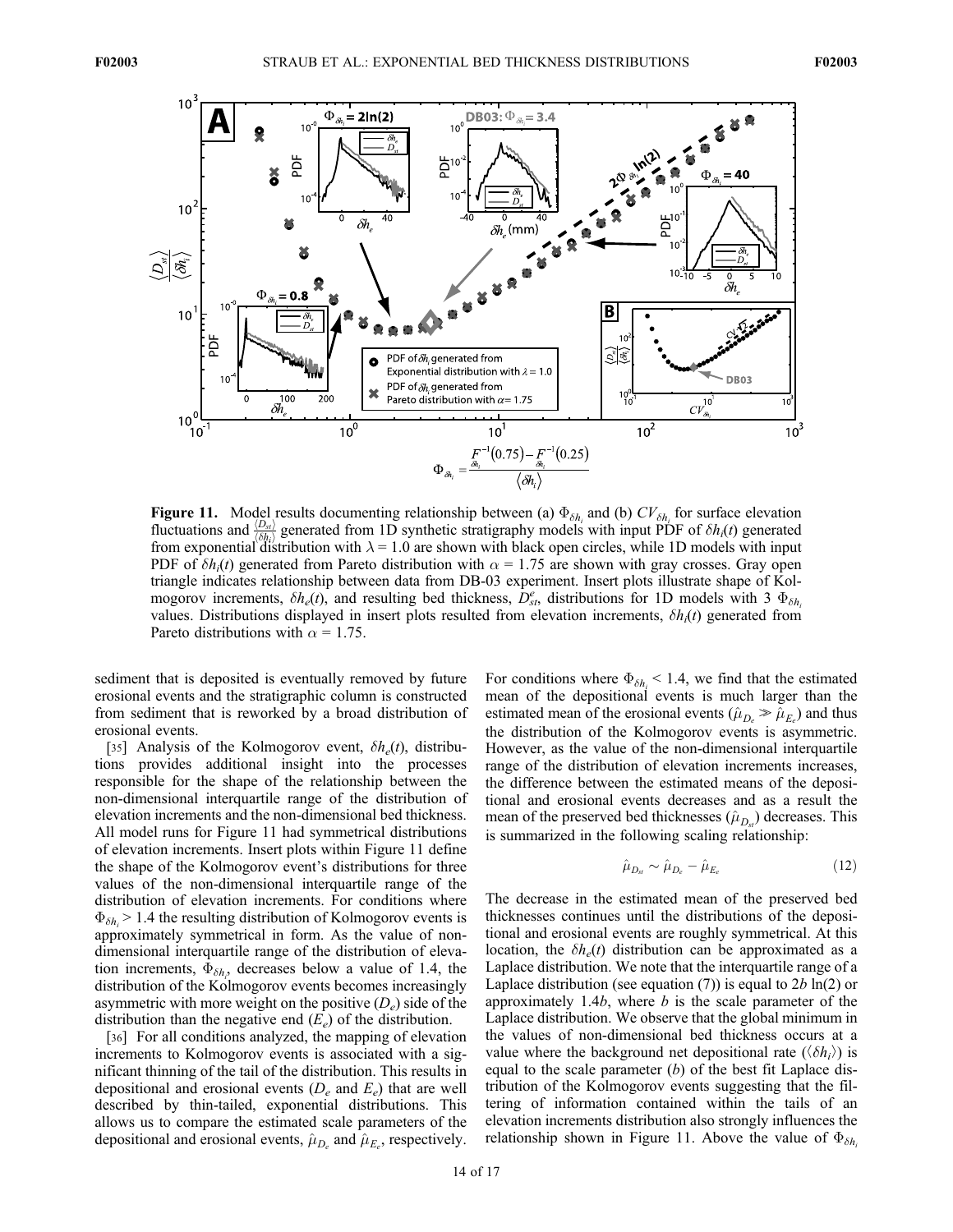$\sim$ 1.4 the Kolmogorov events' distribution is well described by a Laplace distribution (i.e., symmetrical distribution of depositional and erosional events), and increasing the value of the non-dimensional interquartile range of the distribution of elevation increments results in an increase of the nondimensional bed thickness at a rate characterized by a slope approximately equal to 1.4 (or approximately equal to 2ln (2)). In essence, for symmetrical elevation events, an increase in the variability of elevation events always causes an increase in the mean bed thickness, similar to the finding by Paola and Borgman [1991].

[37] Finally, to test the sampling interval scale-dependence of the trend observed in Figure 11, we generated elevation time series as discussed above and calculated the non-dimensional interquartile range of the distribution of the elevation increments and the non-dimensional bed thickness at the finest resolution. We then subsampled the elevation time series, extracting every nth elevation measurement, and recalculated the non-dimensional interquartile range of the distribution of the elevation increments and the non-dimensional bed thickness of the new subsampled elevation time series. We find that the non-dimensional interquartile range of the distribution of the elevation increments and the nondimensional bed thickness from the subsampled elevation time series plots on the trend that was generated from the elevation time series considered at the finest resolution. In other words, we find that the relationship established in Figure 11 is robust to changes in scales of measurement of the surface elevation increments.

# 5.3. Implications for Stratigraphy

[38] Analysis of the DB-03 experimental data and the1D stochastic models that generated synthetic stratigraphy suggests a predictable relationship between the variability in topography and the mean bed thickness of a stratigraphic column. Environments with near-symmetric distributions of elevation increments (both thin- and heavy-tailed), and nearsymmetric distributions of periods of depositional and erosional events produce stratigraphic columns composed of exponentially distributed beds. The fact that most reported unconformity-bounded bed thickness distributions are exponential suggests that field scale distributions of elevation increments and periods of depositional and erosional events are in fact often symmetrical. While yet untested, the relationship presented in Figure 11 might also aid in the analysis and identification of paleo-environments. For example, suppose for the sake of argument that, for a given background deposition rate the appropriately scaled variability in surface evolution of braided rivers were greater than in meandering rivers. Then the preserved bed thickness distributions generated from braided rivers would plot more toward the right-hand side of Figure 11 compared to bed distributions resulting from meandering rivers. We believe these questions pose an interesting line of investigation for future experimental studies. Further questions which remain to be addressed include 1) the relationship between the Kolmogorov definition of beds, defined as strata deposited between successive preserved erosional surfaces, and beds defined in outcrops as strata bounded above and below by distinct textural horizons. This might be achieved in controlled laboratory experiments where time series of elevation can be compared to spatially referenced images of preserved

physical stratigraphy. 2) What is the relationship between surface variability and resulting bed-thickness statistics for systems with nested distributions of surface topography. For instance, how do the PDFs of topographic fluctuations relate to bed thicknesses in avulsive river systems with river channel bottoms covered by depth-limited dunes?

[39] Finally, in our previous study on the statistics of surface dynamics in depositional braided fluvial systems, Ganti et al. [2011] found that several distributions associated with surface dynamics follow truncated Pareto distributions. They reported that the truncation scales for these distributions are set by the depths of channels constructing a package of sediment and the time scale of avulsion associated with these channels. This finding also has implications for the conversion of elevation increments to stratigraphic beds thickness. The truncation at a scale associated with the roughness of the surface topography essentially makes the tails of the distribution of elevation increments thinner than the case where the distribution is not truncated. As a result, the distributions of the Kolmogorov events and the preserved bed thickness that result from a truncated parent distribution will have tails that exhibit faster decay (lesser weight in extremes) than distributions arising from nontruncated parent distributions, adding to the prevalence of exponential-like bed thickness distributions in the stratigraphic record.

[40] All in all, then, we see two broad categories of bed creation in the stratigraphic record. The first, which we believe is the most common, involves reworking of the surface by a combination of upward and downward increments (deposition and erosion, or "cut-and-fill"). We have shown here that this case is expected to produce exponentialtype (thin-tailed) bed thickness distributions regardless of whether the distributions of the associated sediment surface dynamics are thin- or heavy-tailed. The second case is that in which there is strong asymmetry between deposition and erosion. This could mean that the depositional events are heavy-tailed and the erosional events thin-tailed, for which we are not aware of any field examples; or more simply that the erosional events are absent or negligible, for example at the distal end of the depositional system. With no erosional modification, the beds are then a faithful record of the events that produced them. This is the case studied, for example, by Rothman et al. [1994], and here if the events have a heavytailed distribution then so will the deposits.

# 6. Conclusions

[41] Following a previous study by the authors [*Ganti* et al., 2011], this paper presents an extensive analysis of experimental and stochastically generated surface morphology to quantitatively examine the relation between surface elevation evolution and the resulting stratigraphy. The main results are summarized as follows:

[42] 1. Thin-tailed (e.g., exponential) bed thickness distributions result from heavy-tailed surface evolution statistics, as evidenced from both the laboratory experimental data and numerical simulations. We showed that this thinning of the tail of the distribution occurs in environments where the distributions of the surface elevation increments and periods of depositional and erosional events  $(t_d$  and  $t_e$ ) have positive means and are symmetric in shape.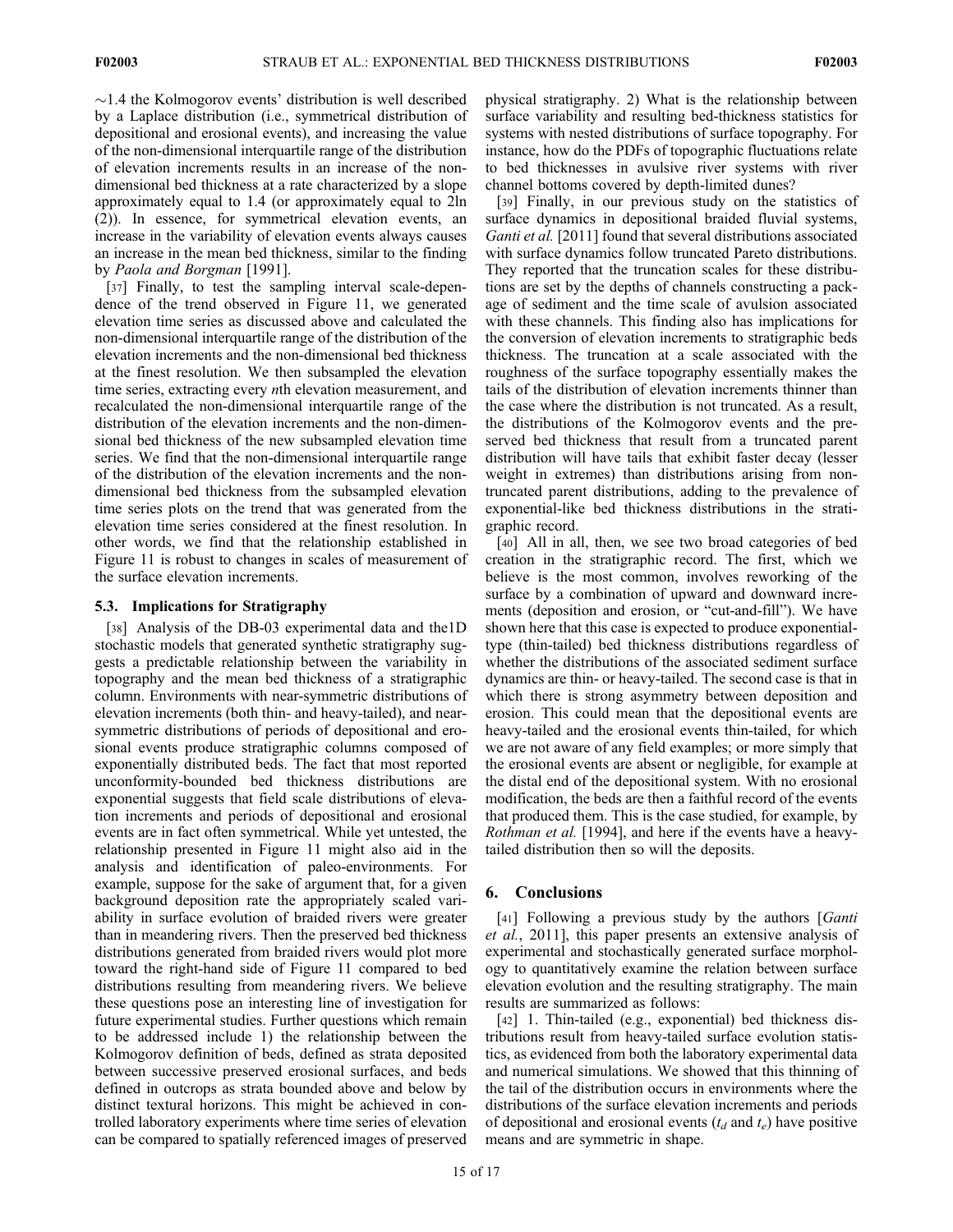[43] 2. Asymmetry in parent topographic PDFs results in bed thickness distributions that carry some of the heavytailed statistics present in their parent distributions. Truncation of the parent distribution tails due to depositional processes further reduces the chance of occurrence of extremes in preserved bed thicknesses compared to their parent distributions. The implication of this result adds to the prevalence of exponential bed thicknesses as heavy-tailed distributions in nature are often truncated at some scale.

[44] 3. The interquartile range (difference between the 75th and 25th quartiles) of the surface elevation increments can serve as a predictor of mean bed thickness of the stratigraphic deposit. This relationship holds for both thin and heavy-tailed surface statistics and demonstrates that information related to the variability of surface fluctuations is stored in the stratigraphic record.

#### Notation

- b scale parameter of Laplace distribution.
- CV coefficient of variation.
- $CV_{\delta h_i}$  coefficient of variation of elevation increments.
	- $D_e$  magnitude of depositional events.
	- $D_i$  positive elevation increments,  $\delta h(t) > 0$ .
	- $D_{st}$  thickness of stratigraphic deposits.
	- $D_{st}^e$  thickness of stratigraphic deposits constructed from elevation time series.
	- $\hat{D}_{st}^e$  estimated thickness of stratigraphic deposits from summation of consecutive depositional and erosional events.
	- $D_{st}^s$  thickness of stratigraphic deposits measured from physical stratigraphy.
	- $E_e$  magnitude of erosional events.
	- $E_i$  negative elevation increments,  $\delta h(t) \leq 0$ .
	- $h(t)$  elevation time series of experimental data.
- IQR Interquartile range.
- $K_c$  Kolmogorov coefficient.
- $t$  time.
- $t_d$  durations of depositional events.
- $t_e$  durations of erosional events.
- $t<sub>st</sub>$  time interval demarcating the boundaries of the deposit  $D_{st}$ .
- $\hat{\alpha}_1$  tail index of truncated Pareto distribution for  $D_i$ .
- $\hat{\alpha}_2$  tail index of truncated Pareto distribution for  $E_i$ .
- $\hat{\alpha}'_1$  tail index of truncated Pareto distribution for  $D_e$ .
- $\hat{\alpha}'_2$  tail index of truncated Pareto distribution for  $E_e$ .
- $\delta h_i(t)$  elevation increments in time.
- $\delta h_e(t)$  Kolmogorov events.
	- $\Phi$  Nondimensional interquartile range.
	- $\Phi_{\delta h_i}$  Nondimensional interquartile range of elevation increments.
		- $\gamma$  lower bound of truncated Pareto distribution.
		- $\lambda$  rate parameter of Exponential distribution.
	- $\hat{\lambda}_{t_d}$  rate parameter of fitted Exponential distribution to  $t_d$ .
	- $\hat{\lambda}_{t_c}$  rate parameter of fitted Exponential distribution to  $t_e$ .
	- $\mu$  mean of Laplace distribution and double Pareto distribution.
	- $\hat{\mu}_{D_e}$  scale parameter of fitted exponential distribution to  $D_e$
- $\hat{\mu}_{D_{st}}$  scale parameter of fitted exponential distribution to  $D_{st}$ .
- $\hat{\mu}_{E_e}$  scale parameter of fitted exponential distribution to  $E_e$ 
	- $\sigma$  standard deviation of elevation increments.
	- $\nu$  upper bound of truncated Pareto distribution.

[45] Acknowledgments. Support for our research was provided by the St. Anthony Falls Laboratory Industrial Consortium (ExxonMobil, ConocoPhillips, Japan National Oil Company, Shell, Chevron) and by the Science and Technology Center Program of the National Science Foundation via the National Center for Earth-surface Dynamics under agreement EAR-0120914. Doug Jerolmack and Rina Schumer are thanked for stimulating discussions that motivated and clarified several ideas in this manuscript. David Mohrig, Brandon McElroy, and an anonymous reviewer are thanked for constructive reviews. Finally, we would like to thank B. A. Sheets and J. M. Kelberer for conducting the experiment discussed in this manuscript and for making their data publicly available.

#### References

- Ager, D. V. (1993), The Nature of the Stratigraphic Record, 151 pp., John Wiley, New York.
- Bailey, R. J., and D. G. Smith (2010), Scaling in stratigraphic data series: Implications for practical stratigraphy, First Break, 28, 57–66.
- Beeden, R. D. (1983), Sedimentology of some turbidites and related rocks from the Cloridorme Group, Ordovician, Quebec, MS thesis, 254 pp., McMaster Univ., Hamilton, Ontario, Canada.
- Carlson, J., and J. P. Grotzinger (2001), Submarine fan environment inferred from turbidite thickness distributions, Sedimentology, 48(6), 1331–1351, doi:10.1046/j.1365-3091.2001.00426.x.
- Dacey, M. F. (1979), Models of bed formation, J. Int. Assoc. Math. Geol., 11(6), 655–668, doi:10.1007/BF01031890.
- Drummond, C. N., and P. J. Dugan (1999), Self-organizing models of shallow-water carbonate accumulation, J. Sediment. Res., 69(4), 939–946.
- Drummond, C. N., and B. H. Wilkinson (1996), Stratal thickness frequencies and the prevalence of orderedness in stratigraphic sequences, J. Geol., 104, 1–18, doi:10.1086/629798.
- Endo, N. (2010), Inverse problem and solution of the Kolmogorov model for bed thickness distribution, Math. Geosci., 42(8), 955–968, doi:10.1007/s11004-010-9300-y.
- Foufoula-Georgiou, E., V. Ganti, and W. E. Dietrich (2010), A nonlocal theory of sediment transport on hillslopes, J. Geophys. Res., 115, F00A16, doi:10.1029/2009JF001280.
- Ganti, V., M. M. Meerschaert, E. Foufoula-Georgiou, E. Viparelli, and G. Parker (2010), Normal and anomalous diffusion of gravel tracer particles in rivers, J. Geophys. Res., 115, F00A12, doi:10.1029/ 2008JF001222.
- Ganti, V., K. M. Straub, E. Foufoula-Georgiou, and C. Paola (2011), Spacetime dynamics of depositional systems: Experimental evidence and theoretical modeling of heavy-tailed statistics,  $\hat{J}$ . Geophys. Res., 116, F02011, doi:10.1029/2010JF001893.
- Gardner, T. W., D. W. Jorgensen, C. Shuan, and C. R. Lemieux (1987), Geomorphic and tectonic process rates: Effects of measured time interval, Geology, 15, 259–261, doi:10.1130/0091-7613(1987)15<259: GATPRE>2.0.CO;2.
- Hajek, E. A., P. L. Heller, and B. A. Sheets (2010), Significance of channelbelt clustering in alluvial basins, Geology, 38(6), 535–538, doi:10.1130/ G30783.1.
- Jerolmack, D. J., and D. Mohrig (2005), Frozen dynamics of migrating bedforms, Geology, 33(1), 57–60, doi:10.1130/G20897.1.
- Jerolmack, D. J., and P. Sadler (2007), Transience and persistence in the depositional record of continental margins, J. Geophys. Res., 112, F03S13, doi:10.1029/2006JF000555.
- Kolmogorov, A. N. (1951), Solution of a Problem in Probability Theory Connected With the Problem of the Mechanism of Stratification, Am. Math. Soc., New York.
- Leclair, S. F., and J. S. Bridge (2001), Quantitative interpretation of sedimentary structures formed by river dunes, J. Sediment. Res., 71(5), 713–716, doi:10.1306/2DC40962-0E47-11D7-8643000102C1865D.
- Martin, J. M. (2007), Quantitative sequence stratigraphy, PhD thesis, 204 pp., Univ. of Minn., Minneapolis.
- Mizutani, S., and I. Hattori (1972), Stochastic analysis of bed-thickness distribution of sediments, Math. Geol., 4, 123–146, doi:10.1007/ BF02080298.
- Molchan, G. M., and D. L. Turcotte (2002), A stochastic model of sedimentation: Probabilities and multifractality, Eur. J. Appl. Math., 13, 371–383, doi:10.1017/S0956792502004850.